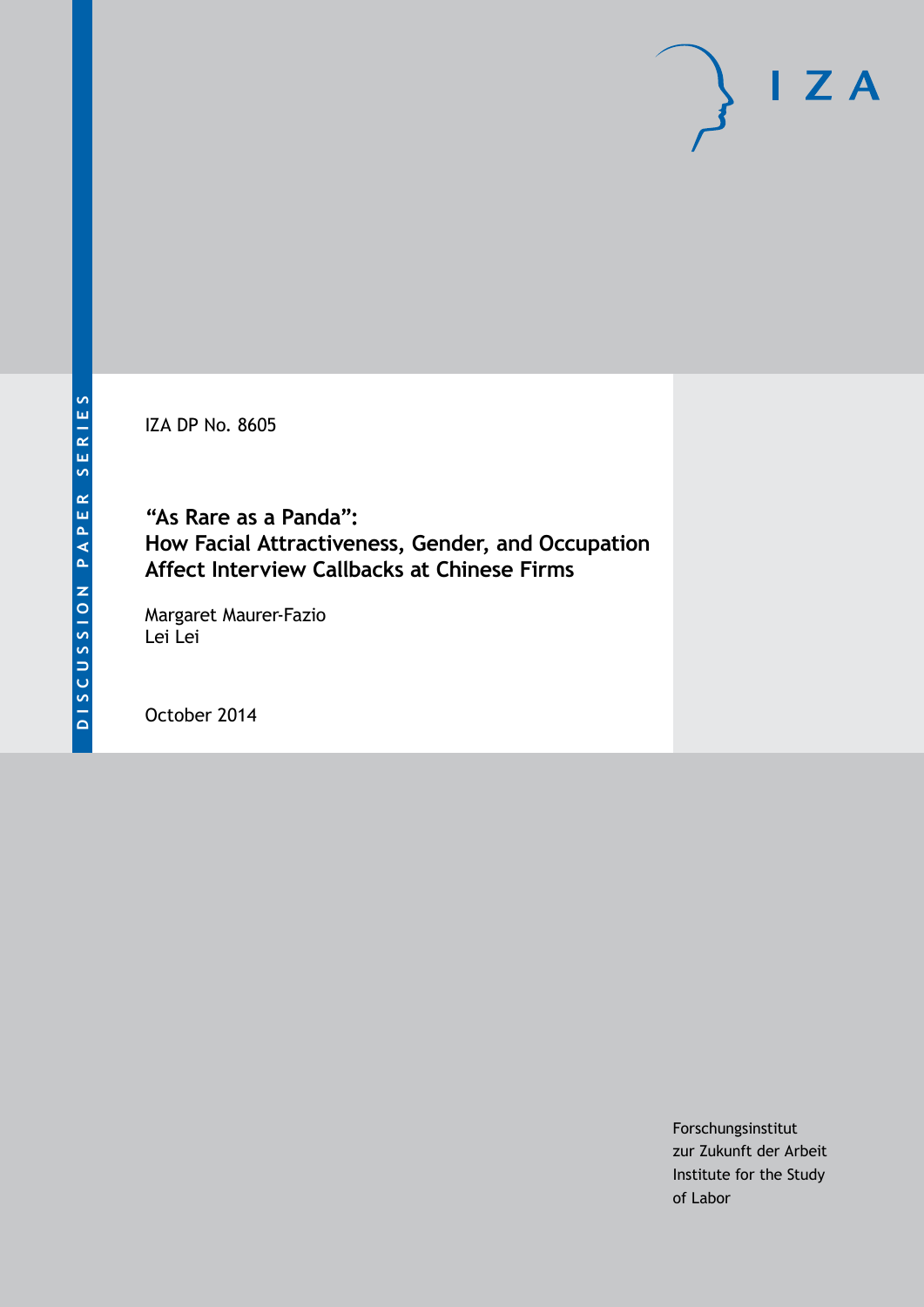# **"As Rare as a Panda": How Facial Attractiveness, Gender, and Occupation Affect Interview Callbacks at Chinese Firms**

#### **Margaret Maurer-Fazio**

*Bates College and IZA*

#### **Lei Lei**

*Liberty Mutual Insurance*

Discussion Paper No. 8605 October 2014

IZA

P.O. Box 7240 53072 Bonn **Germany** 

Phone: +49-228-3894-0 Fax: +49-228-3894-180 E-mail: [iza@iza.org](mailto:iza@iza.org)

Any opinions expressed here are those of the author(s) and not those of IZA. Research published in this series may include views on policy, but the institute itself takes no institutional policy positions. The IZA research network is committed to the IZA Guiding Principles of Research Integrity.

The Institute for the Study of Labor (IZA) in Bonn is a local and virtual international research center and a place of communication between science, politics and business. IZA is an independent nonprofit organization supported by Deutsche Post Foundation. The center is associated with the University of Bonn and offers a stimulating research environment through its international network, workshops and conferences, data service, project support, research visits and doctoral program. IZA engages in (i) original and internationally competitive research in all fields of labor economics, (ii) development of policy concepts, and (iii) dissemination of research results and concepts to the interested public.

<span id="page-1-0"></span>IZA Discussion Papers often represent preliminary work and are circulated to encourage discussion. Citation of such a paper should account for its provisional character. A revised version may be available directly from the author.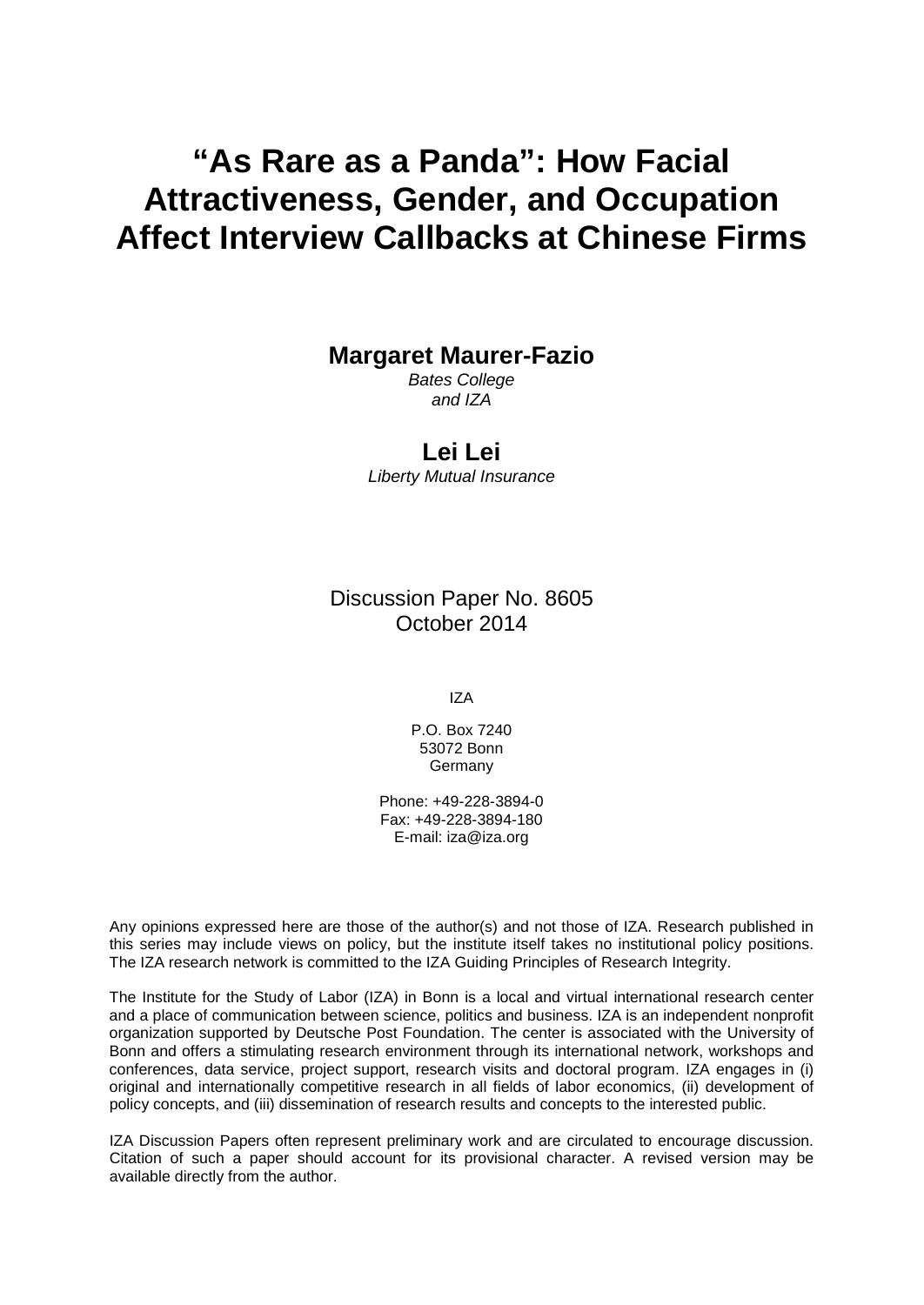IZA Discussion Paper No. 8605 October 2014

## **ABSTRACT**

## **"As Rare as a Panda": How Facial Attractiveness, Gender, and Occupation Affect Interview Callbacks at Chinese Firms[\\*](#page-1-0)**

This study explores how both gender and facial attractiveness affect job candidates' chances of obtaining interviews in China's dynamic Internet job board labor market. It examines how discrimination based on these attributes varies over occupation, location, and firms' ownership type and size. We employ a resume (correspondence) audit methodology. We establish the facial attractiveness of candidate photos via an online survey. 24,192 applications are submitted to 12,096 job postings across four occupations in 6 Chinese cities. We find sizable differences in the interview callback rates of attractive and unattractive job candidates. Job candidates with unattractive faces need to put in 33% more applications than their attractive counterparts to obtain the same number of interview callbacks. Women are preferred to men in three of our four occupations. Women on average need to put in only 91% as many applications as men to obtain the same number of interview callbacks.

JEL Classification: C93, J71, J23, O53

Keywords: beauty, gender, field experiments, discrimination, Chinese firms, hiring, facial attractiveness, internet job boards, resume correspondence audit study

Corresponding author:

Margaret Maurer‐Fazio Bates College 276 Pettengill Hall 4 Andrews Road Lewiston, Maine 04240 USA E-mail: [mmaurer@bates.edu](mailto:mmaurer@bates.edu)

\* The authors gratefully acknowledge the Bates College Faculty Development Grant that provided the foundational funding for this study. We thank William H. Ash III, Assistant in Instruction of the Bates College Imaging and Computing Center, for his expert help in preparing the photos used in this study. We are also particularly thankful for the expert research assistance provided by Bojian Sun who designed and ran the online photo survey and who helped to carefully manage the application submission and tracking process.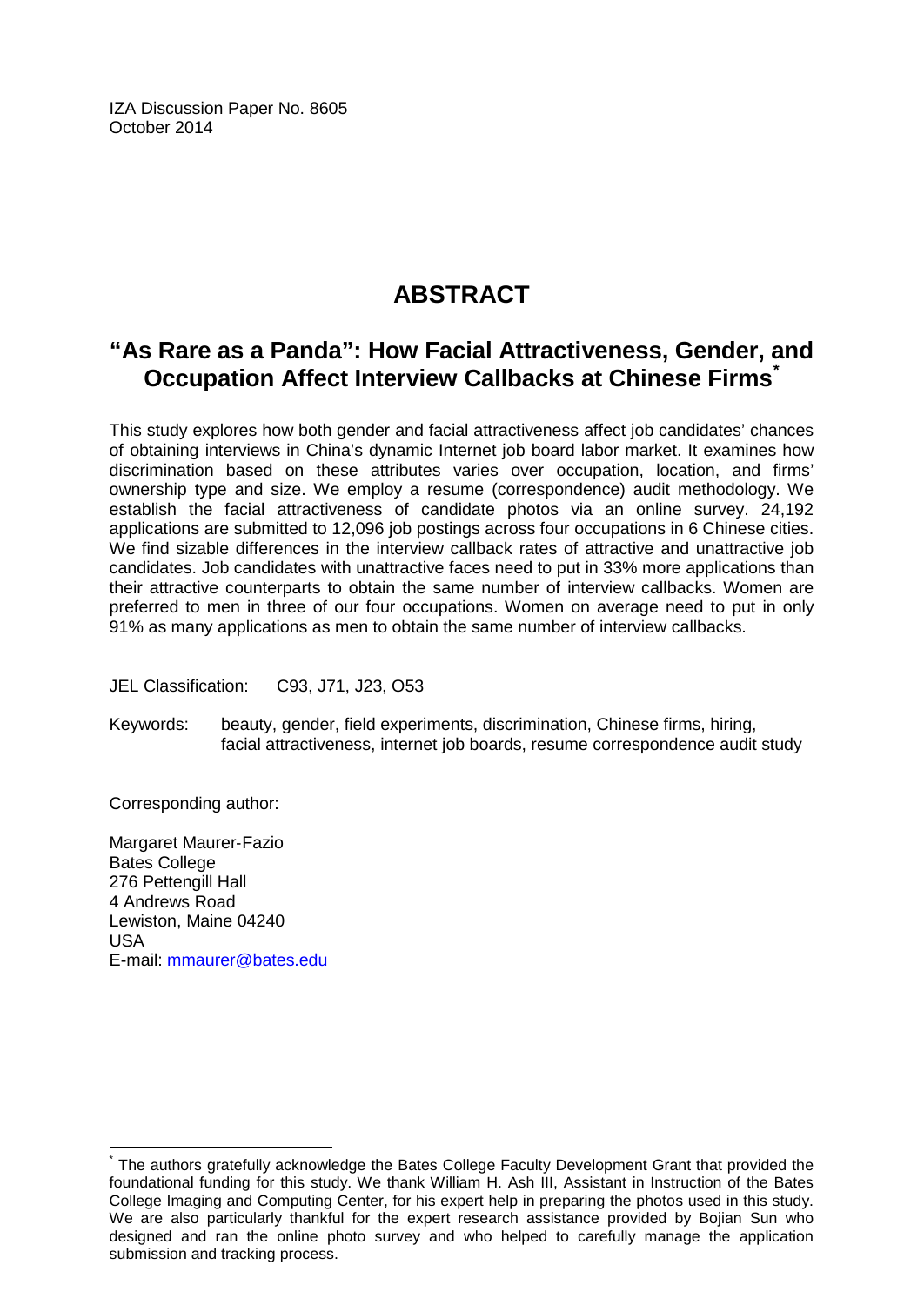#### **I Introduction**

From the perspective of job candidates, obtaining an interview is an essential and critical first step in the hiring process. Discrimination at this stage of the job seeking process can have profound impacts on individuals' labor market outcomes. Both rewards to, and discrimination based on, beauty, facial attractiveness, and gender in obtaining jobs, getting promotions, and determining compensation have been explored in a wide range of labor market contexts. There is, however, a shortage of research that examines the effects of facial attractiveness and gender in Chinese labor markets, especially with regard to obtaining job interviews via China's rapidly expanding Internet job board sector.

We conduct a large-scale field experiment to investigate how Chinese firms respond to the facial attractiveness and gender of job candidates who submit applications through Internet job boards. We focus on four occupations, one female dominated—administrative assistant; one male-dominated—software engineer; and two that are relatively gender neutral—accountant and sales representative. We establish the facial attractiveness of potential candidate photos via an online survey. The survey's responses are used to select the photos of one attractive man and one attractive woman and well as one unattractive man and one unattractive woman for use in the experiment. Two equally competitive resumes are prepared for each occupation. Pairs of applications are submitted for each suitable job opening.1 Throughout the course of the fieldwork each of the four photos is attached to each of the resumes hundreds of times. We find a substantial premium on facial attractiveness, that is, applications with attractive photos attached received substantially higher rates of callbacks across gender, occupation, and location. We also find women are preferred, that is receive higher rates of callbacks, for both the gender-neutral occupations and female-dominated positions of accountant, sales representative, and administrative assistant while men receive higher rates of callbacks for the male-dominated field of software engineering. We believe that our

<span id="page-3-0"></span> $1$  This project was reviewed and approved by the co-chairs of the Institutional Review Board of Bates College.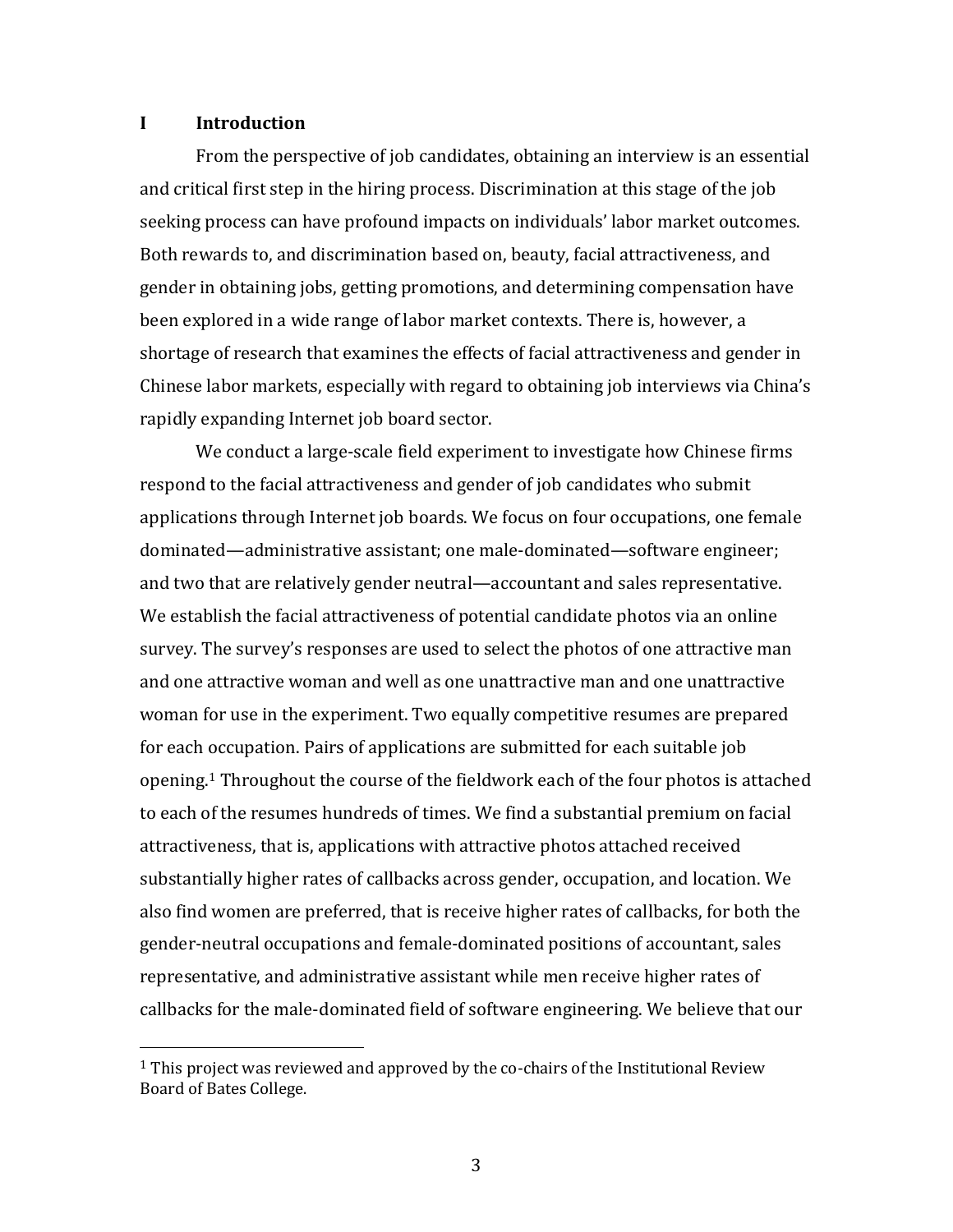study is the first application of a resume (correspondence) audit methodology to test for discrimination on gender and facial attractiveness in the hiring practices of Chinese firms.

In Section II of this paper we review and discuss related studies. We explain the design of our field experiment in Section III. In Section IV, we discuss how our photos of attractive and unattractive candidates were selected. We describe the application submission and tracking process in Section V. Our results are presented in the following two sections. The first, Section VI, is descriptive and reveals simple callback rates. The second, Section VII, presents the probit regressions that allow us to focus on the marginal effects of factors that simultaneously affect whether or not candidates receive interview callbacks. We conclude our paper in Section VIII and speculate there about the potential effectiveness in reducing discrimination of making the job application process anonymous.

## **II Review of the Literature—Facial Attractiveness- and Gender-Focused Resume Audit Studies**

Resume audit (correspondence) studies yield the benefits of controlled experiments conducted in realistic field settings and have been used to study discrimination in a wide variety of country and labor market contexts.[2](#page-3-0) Resumes of fictional applicants are first carefully crafted to make candidates appear equally productive in terms of their work histories and educational backgrounds. Researchers then control a particular attribute or set of attributes under study—in our case gender and facial attractiveness. Discrimination is estimated by calculating the differences in the rates of callbacks for interviews received by individuals whose applications vary only in terms of the attribute(s) under study.

<span id="page-4-0"></span>A number of recent resume audit studies have explored the role of gender in obtaining interview callbacks. The experiment designed by Riach and Rich (2006) compared callback rates for applications using male and female names for a range of

<sup>&</sup>lt;sup>2</sup> See for examples Bertrand and Mullainathan (2004), Booth, Leigh, and Varganova (2011), Kaas and Manger (2011), Maurer-Fazio (2012), Oreopoulos and Dechief (2011), Pager (2007), Riach and Rich (2002), and Siddique (2011).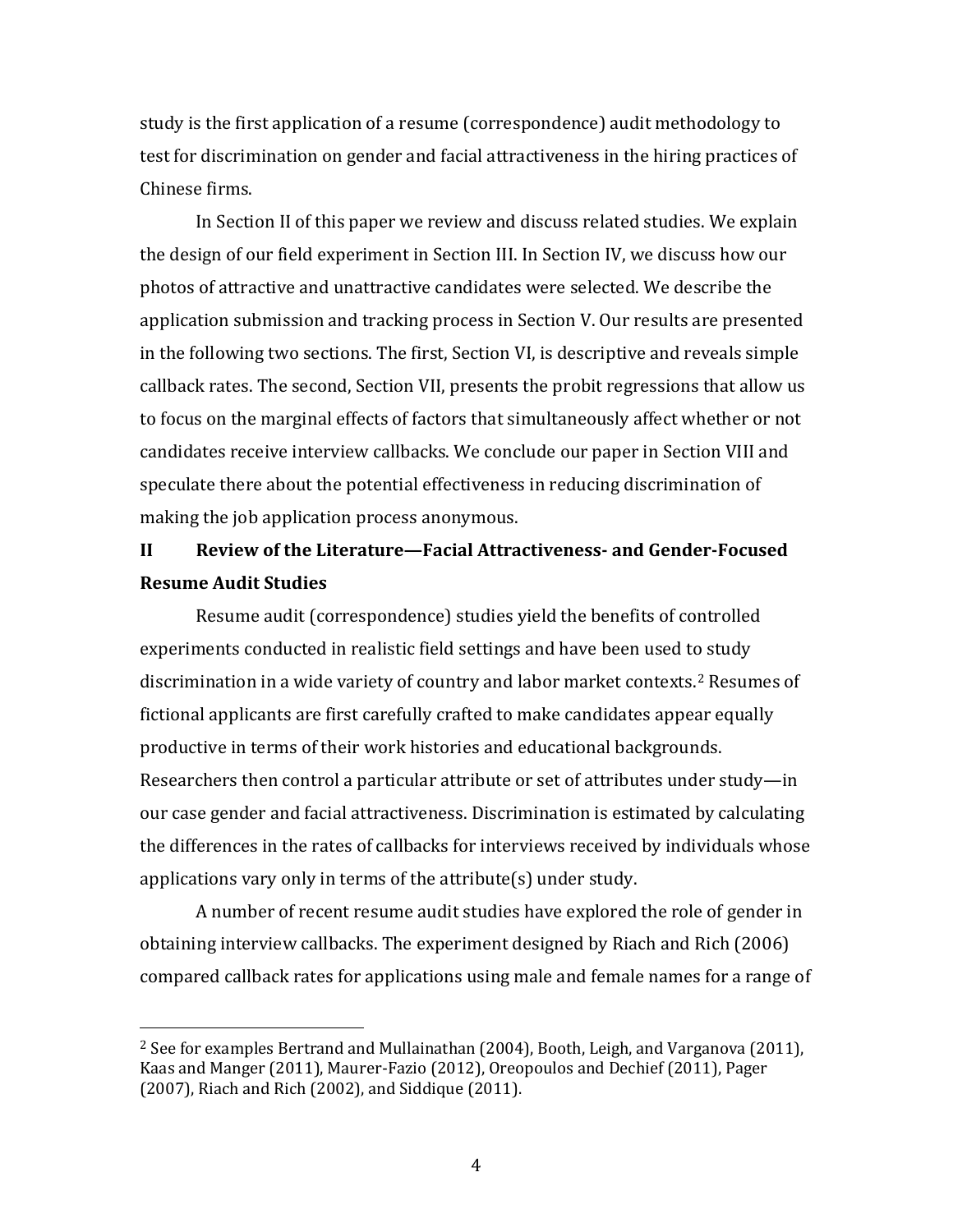four occupations in the English labor market. Their first two results were unsurprising. They found that men were discriminated against in the stereotypically female occupation of secretary. Similarly women were discriminated against in the stereotypically male occupation of engineer. However, when they focused on two occupations that typically included both men and women (even though more men than women)--computer programmer and chartered accountant trainee--they found significantly higher rates of callbacks for female applicants than for male applicants. That is, they found significant discrimination in favor of women. Riach and Rich attribute the discrimination they observed to demand-side, taste-based factors.

Carlsson and Rooth (2008) employ a similar resume audit study methodology to explore whether sex discrimination is the underlying cause of observed sex segregation in the Swedish labor market. They select thirteen different occupations that range from male-dominated, to mixed, to female-dominated. They find, as did Riach and Rich, that female applicants have higher rates of interview callbacks in both female-dominated and mixed occupations. However, they report that the differences in the callback rates are much smaller than the actual degree of sex segregation present across occupations in Sweden. They observe no differences in the callback rates for men and women in male-dominated occupations. Carlsson and Rooth attribute the Sweden's occupational sex segregation not to discrimination in hiring, but rather to factors on the supply side of the labor market.

Booth and Leigh (2010) further explore Riach and Rich's unexpected finding of higher callback rates for women by designing a resume audit study for the Australian labor market that focuses on four female-dominated occupations. They too find a pro-female bias but only for occupations that are 80% or more femaledominated. Booth and Leigh also explore whether the gender of the firm's contact person or the firm's use of a recruitment agency affects the bias in callback rates. They find no statistical significance for the role of either of these factors.

This methodology is also well suited for exploring beauty bias in the labor market. Is it easier, or more difficult, for attractive people to obtain interviews and ultimately jobs? A recent paper by Lopez Bóo et al. (2012) explores the question for the Argentinian labor market. Lopez Bóo et al. not only create fictitious resumes,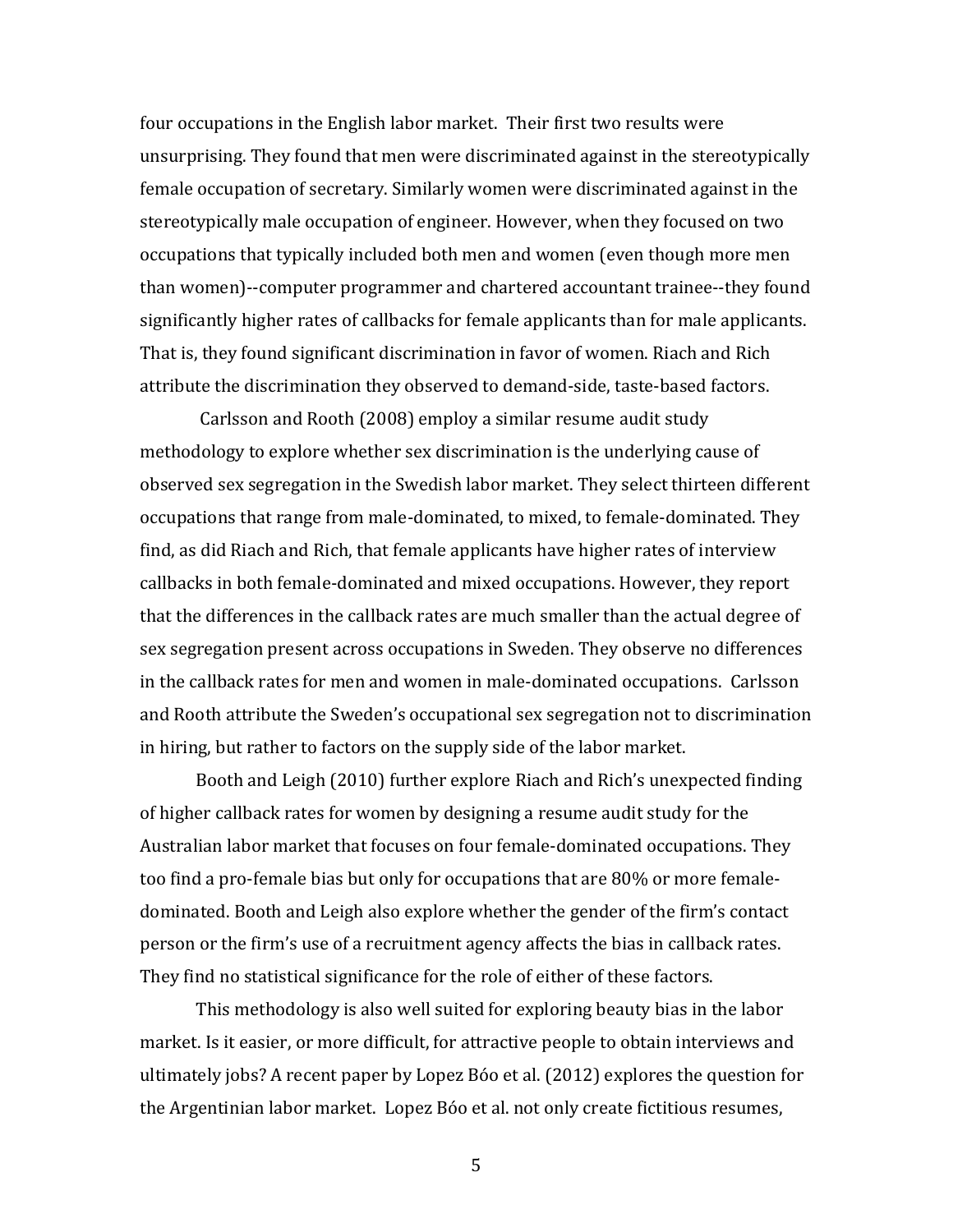but given the standard practice in Argentina of attaching photos to resumes, they also carefully create composite photos. Based on psychological and anthropological research, their attractive candidates' facial dimensions were constructed to meet the "golden rule" criteria, that is, with an eye-mouth distance equal to approximately 36% of the distance from the hairline to the chin and the horizontal distance between the pupils of the eyes taking up approximately 46% of the face's width. The unattractive candidates were based on the same composite faces as the attractive photos, that is they featured the same eyes, ears, noses, mouth but had the eyemouth and intraocular distances lengthened to make the fictitious candidates unattractive. Thus each composite face was featured in both an attractive and an unattractive version. The resumes with the attractive versions of the photos attached received 36% more interview callbacks than those with the unattractive versions. The attractiveness premium was similar for men and women.

A previous resume audit study conducted by Ruffle and Shtudiner (2010) for the Israeli labor market finds that employers call back men with attractive photos attached to their resumes at twice the rate of those with no photo or those with a plain-looking photo attached. Their study also reports that women with attractive photos attached to their resumes are penalized, that is, they have a significantly lower callback rates than women with no photos. They also report a penalty for women with unattractive photos attached, relative to the women who do not attach photos. After exploring a number of potential explanations for these gendered differences in the effects of facial attractiveness, Ruffle and Shtudiner attribute the penalty experienced by good-looking women to female jealousy of attractive women at work. Lopez Bóo et al. are skeptical of this explanation and attribute the difference rather to Ruffle and Shtudiner's more subjective judgment of who is, and who is not, attractive. Ruffle and Shtudiner use a panel of four male and four female judges to rank the attractiveness of candidate photos of real people.

Are the differences in rates of callbacks by gender and facial attractiveness actually indicators of discrimination in hiring? Some think not. Some argue that beauty can be productive and/or profit enhancing. Pfeifer (2011) finds, based on German 2008 Social Survey data, that more attractive people are both more likely to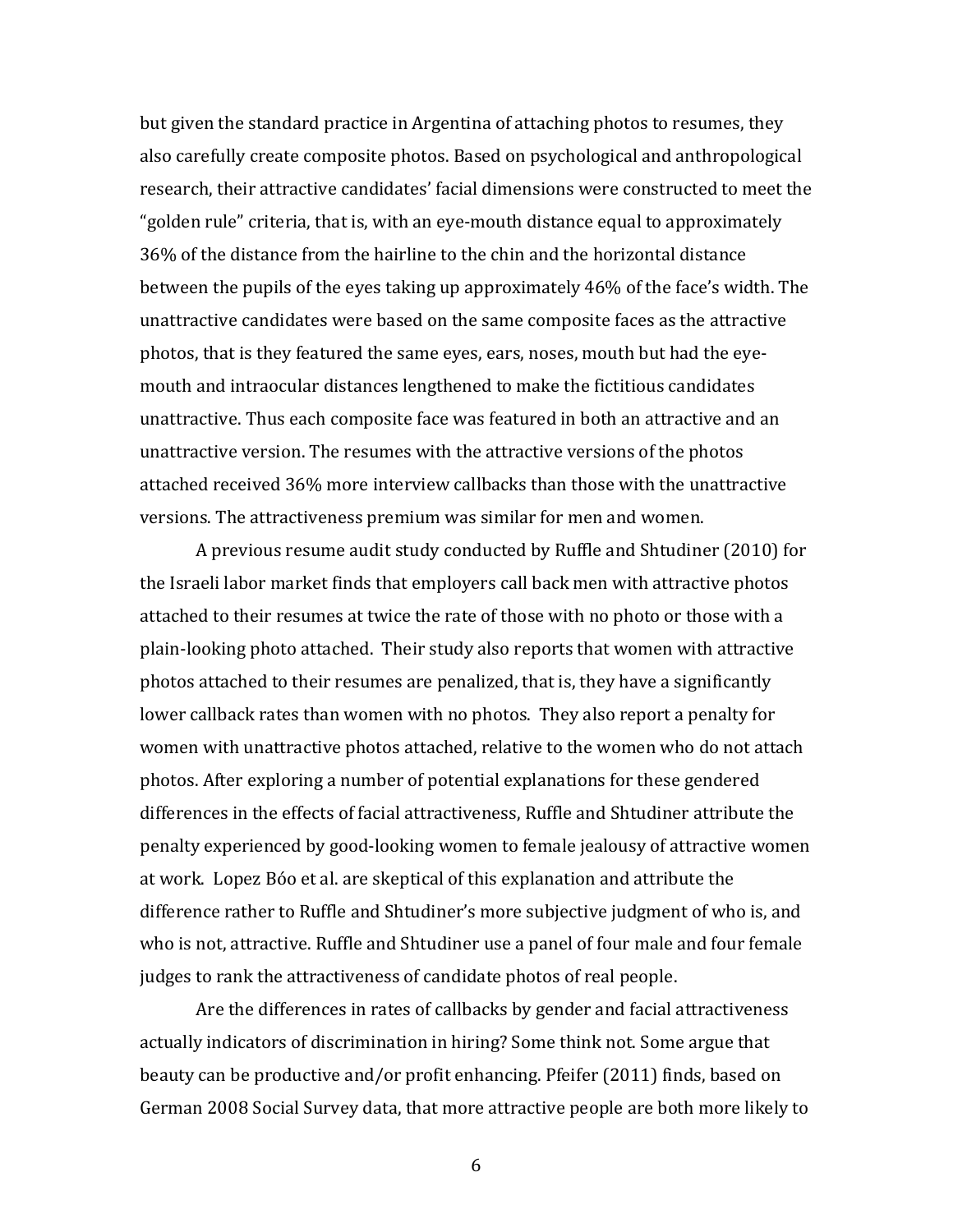be employed and to earn higher wages than less attractive people and that these attractiveness effects are positive across the entire wage distribution. Pfeifer uses both interviewers' and the interviewees' assessments of the interviewees' attractiveness. Pfeifer speculates that the premiums associated with attractiveness may be productivity and/or firm-profitability related but his empirical work does not allow readers to draw definitive conclusions about the underlying causes of the beauty-related premiums that he finds in rates of employment and levels of pay. Hamermesh (2011), however, explores in detail, especially for attorneys, whether the higher pay of the attractive and lower pay of the unattractive are results of discrimination or productivity differences or both. He reports that good-looking attorneys who start their careers in the public sector are more likely to change to the private sector than their plain-looking counterparts. He also reports that in the private sector, good-looking attorneys are much more likely to be higher paid litigators (appearing before judges and jurors) than their plain-looking counterparts. He also finds that among self-employed attorneys, the earnings of the good-looking exceed those of the less attractive—suggesting that customer discrimination is an important factor.

Langlois *et al.* (2000), discount the maxim, "Beauty is in the eyes of the beholder," and demonstrate, as does Hamermesh, that raters agree about who is and who is not attractive. They also interrogate two other maxims: "Never judge a book by its cover," and "Beauty is Only Skin-Deep." Based on 11 meta-analyses, they report that attractive people, both children and adults, not only are perceived and treated more positively by others but also exhibit more positive behaviors and traits than unattractive children and adults. It is possible that the treatment received by both attractive and unattractive children affects their self-esteem and subsequently their productivity. Recent work by Postma (2014) reinforces the argument that beautiful people are more successful. He finds that the performances of goodlooking/handsome male long-distance cyclists are better, that is, faster than those of their less attractive competitors.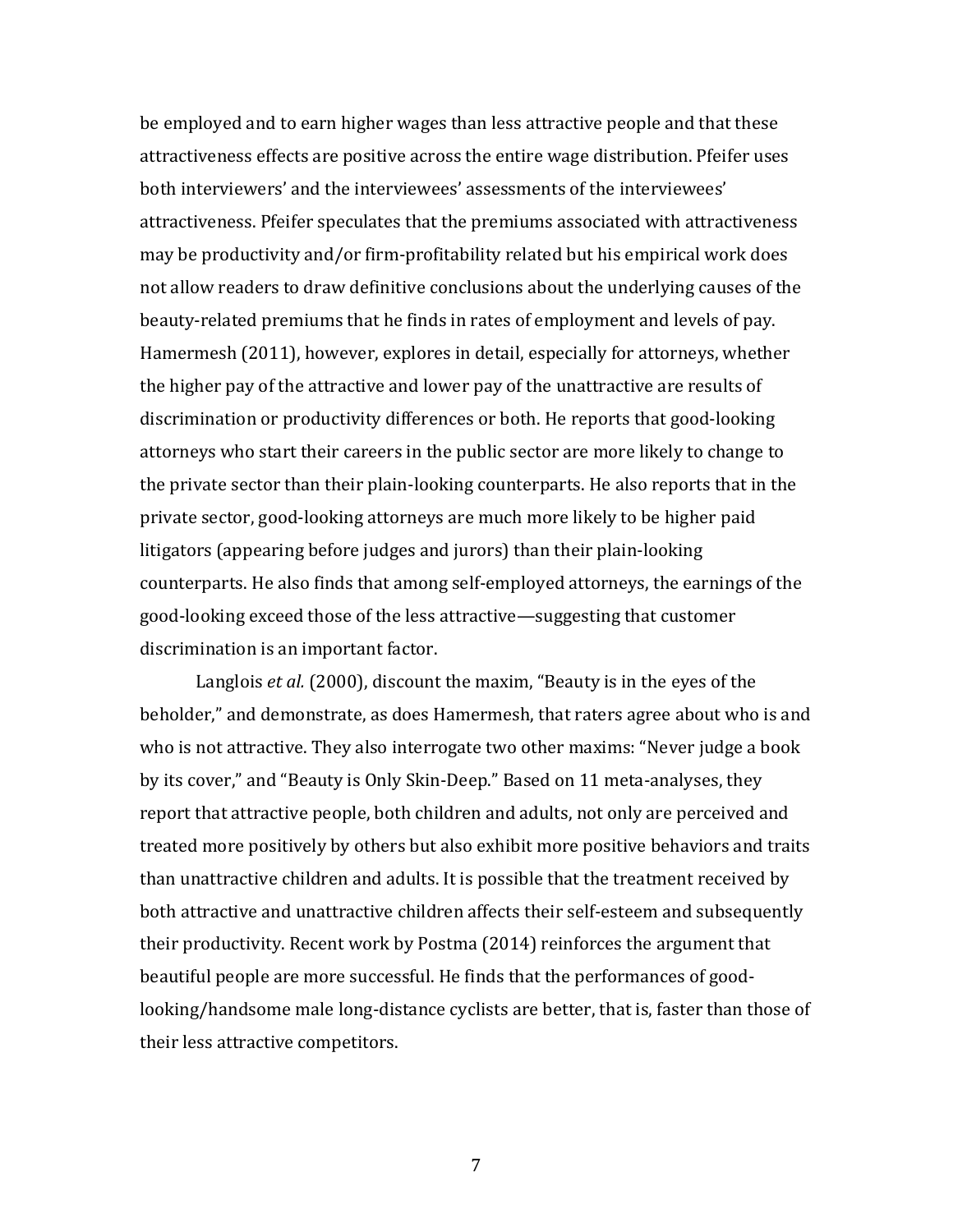#### **III Experimental Design**

Our experiment focuses on one rapidly growing, dynamic segment of China's labor market—the Internet job board sector. On a daily basis, millions of jobs are advertised on China's Internet job boards and many millions of applications are submitted in response.[3](#page-4-0) These boards serve a wide variety of firms but tend to focus on well-educated individuals seeking jobs in private firms (Kuhn and Shen, 2013). According to iRearch China (2013, Chart 2-2) in 2012, 27.4% of college graduates found their jobs through Internet job boards. A slightly earlier report predicted that by 2012, Internet job board companies would take over 16% of China's hiring market (iResearch China, 2009, Chart 10-2). We employ the largest of the Chinese job boards, 51job.com, to investigate whether Chinese firms respond differently to job applications from male and female candidates and from facially attractive and unattractive candidates.[4](#page-8-0) In China, it is standard practice to attach a photo to job applications and resumes.

Our experiment is large in scale—in the summer of 2012, we submitted 24,192 on-line applications to 12,086 advertised job postings. We applied for positions in four different occupations: accountants, administrative assistants, sales representatives, and software engineers. These occupations were chosen, in part, for a very practical reason—there were thousands of job postings for each of these occupations. Additionally, we chose software engineer because it is a maledominated occupation in China. Similarly, we chose administrative assistant

<span id="page-8-1"></span> <sup>3</sup> Maurer-Fazio (2012, Table 1) documents approximately 50 million page views across three of China's job boards on a single, randomly chosen day (April 18, 2011).

<span id="page-8-0"></span><sup>4</sup> Kuhn and Shen (2013) analyze over 1 million job ads placed on Zhaopin.com, China's third largest Internet job boards. They find that gender targeting of ads is common, but much more so for low-skill occupations than for those requiring higher education levels. 10.5% of the job ads they collected and studied expressed gender preferences (for either men or women). Gender preferences (either male or female) were expressed in only 3.38% of the jobs posting used in our project. 41% of the ads analyzed by Kuhn and Shen required a bachelor's degree. All of the postings that we responded to required both a bachelor's degree and 1-3 years experience. 80% of Kuhn and Shen's ads required at least one year of work experience.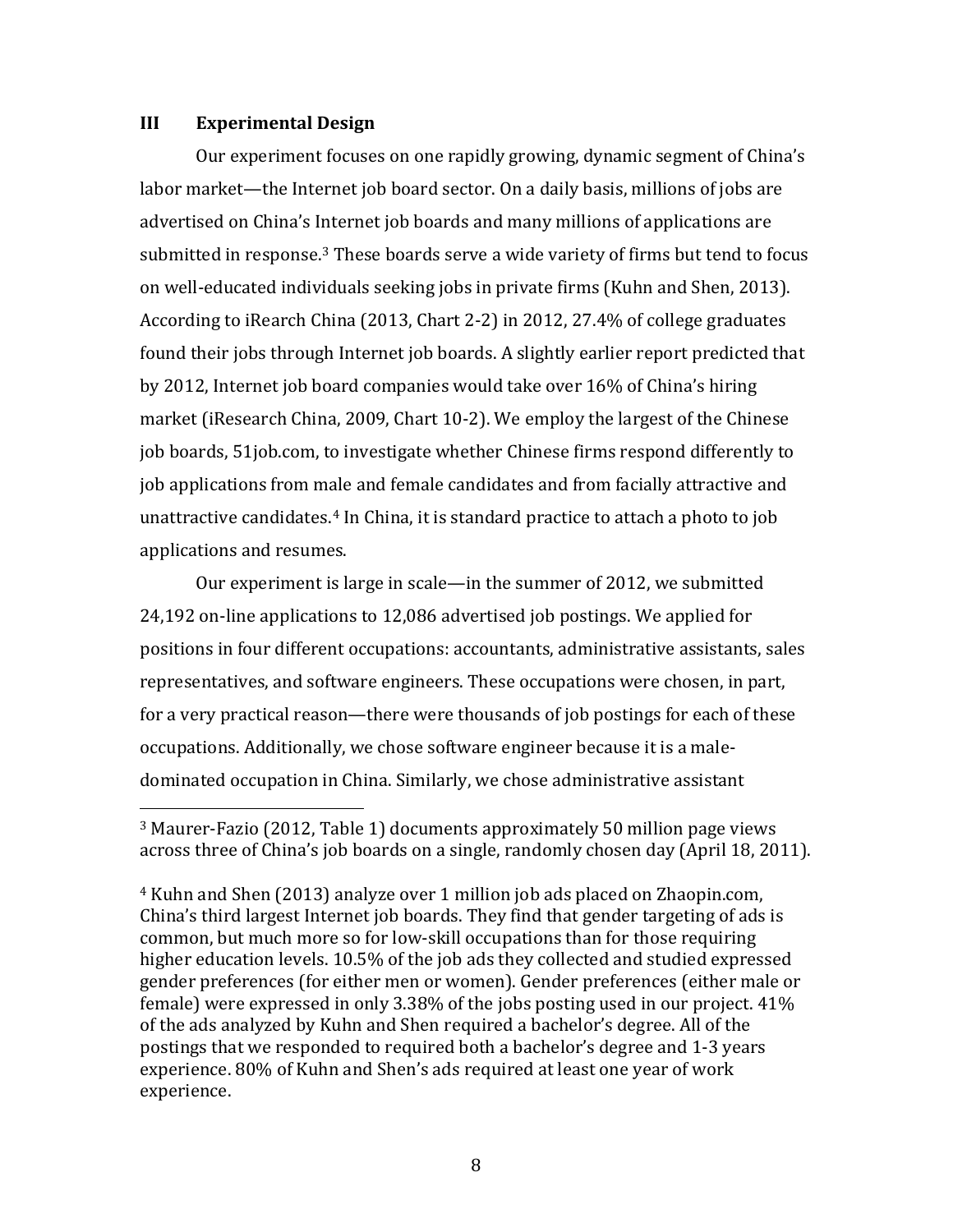because it is female dominated. Accountant and sales representative were chosen because in China it is typical for both men and women to be employed in these occupations.

(Insert Table 1 here.)

We submitted applications in response to job ads posted in six large cities with active Internet job boards. These six cities: Nanjing, Beijing, Shenzhen, Wuhan, Shanghai, and Chengdu vary substantially in terms of their geographic locations, prosperity, and population size.

We created two resumes for each of our four occupations. To focus on gender and facial attractiveness, we limited the range and scope of the resumes we created. Each of our resumes represented a single, currently employed, university-educated man or woman who had graduated from university in 2009 and started work in August of the same year. Each resume was designed to be realistic in terms of job experience, education, certificates and training, and other personal information. The content of our fictitious resumes was based on observation of a very large number of resumes for the same occupations at the same levels of experience posted on a competing Internet job board, Chinahr.com. The descriptions of tasks carried out by an applicant on his/her first and second job after university graduation were taken from these real resumes and appropriately edited and reassigned to our fictional resumes. The company names associated with our applicants' work history were altered to represent real companies operating in each of our target cities. To keep the two resumes per occupation equivalent in terms of education and work experience, we ensured that each of the universities were similarly ranked, and the current employers were similarly prestigious.

#### **IV Photo Selection: Attractive and Unattractive Faces**

To select photos for use on our resumes, we first purchased, from on-line stock photo companies, the rights to use 36 (18 male and 18 female) real, noncelebrity portrait-style photos of ethnically Chinese young men and women. We created an online survey to gather people's rating of the candidates' attractiveness on a scale from 1(very unattractive) to 5 (very attractive), as well as the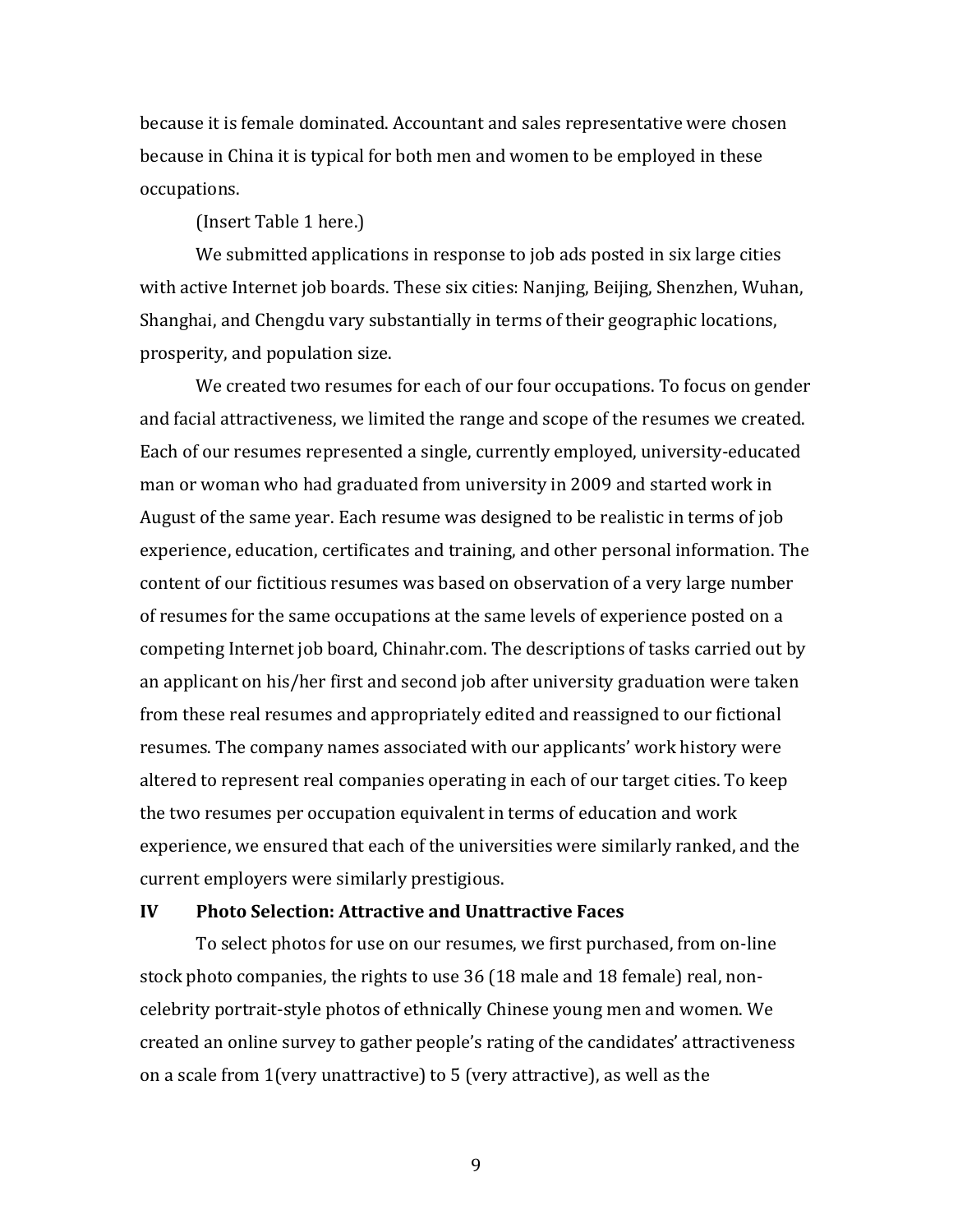respondents' demographic information.<sup>[5](#page-8-1)</sup> The majority of our survey respondents were Asian men and women, most of whom resided in China. Since our goal was to select photos that reflect Asian standards of attractiveness, we restricted our photo selections to the ratings of the survey's 583 respondents who identified themselves as Asian. The most "attractive" male and female photo candidates received average ratings of 4.29. The "unattractive" male candidate received an average rating of 2.42 while the "unattractive" female candidate received an average rating of 2.63.

Despite the low relative rankings of the two unattractive candidates, their faces were not particularly unattractive. Why? Stock photo companies typically do business by supplying attractive photos to customers and thus have very limited inventories of unattractive, yet professionally attired, young Chinese men and women from which we could draw.

Furthermore, the job board company we used, 51Job.com, limited the size of the photos that candidates could post to only 300 KB. To make the differences between our attractive and unattractive candidates apparent within such a small photo size, we slightly altered the photos of the unattractive candidates. These alterations were guided by the surgical and psychological research on facial attractiveness that reports the qualities of symmetry and averageness as attractive. [6](#page-10-0)

 <sup>5</sup> The survey was brought to respondents' attention via email messages written by the authors and our research assistant and sent out to professional colleagues, business owners, friends, relatives, academics, and others. The recipients were, for the most part, residents of China. Their residential locations were spread throughout the country but also included other parts of Asia, North America, and Europe. Those original messages requested help from the recipients in spreading the survey link far and wide. A typical email message accompanying the link would be personalized but similar to the following: "This summer we are carrying out a resume audit study of the hiring practices of Chinese firms that explores the effects of both gender and appearance on the chances of getting a call back for an interview. We are looking for help on ranking the attractiveness of photos of potential job candidates. I'm hoping that you are willing to take a look at these potential resume photos and rank the attractiveness of the candidates. Please feel free to share the survey link with your colleagues and friends as we are seeking a large number of responses."

<span id="page-10-1"></span><span id="page-10-0"></span><sup>6</sup> See for example: Cunningham *et al*. (1995), Little *et al*. (2011), Murakami *et al*. (2008), and Rhodes *et al*. (2001).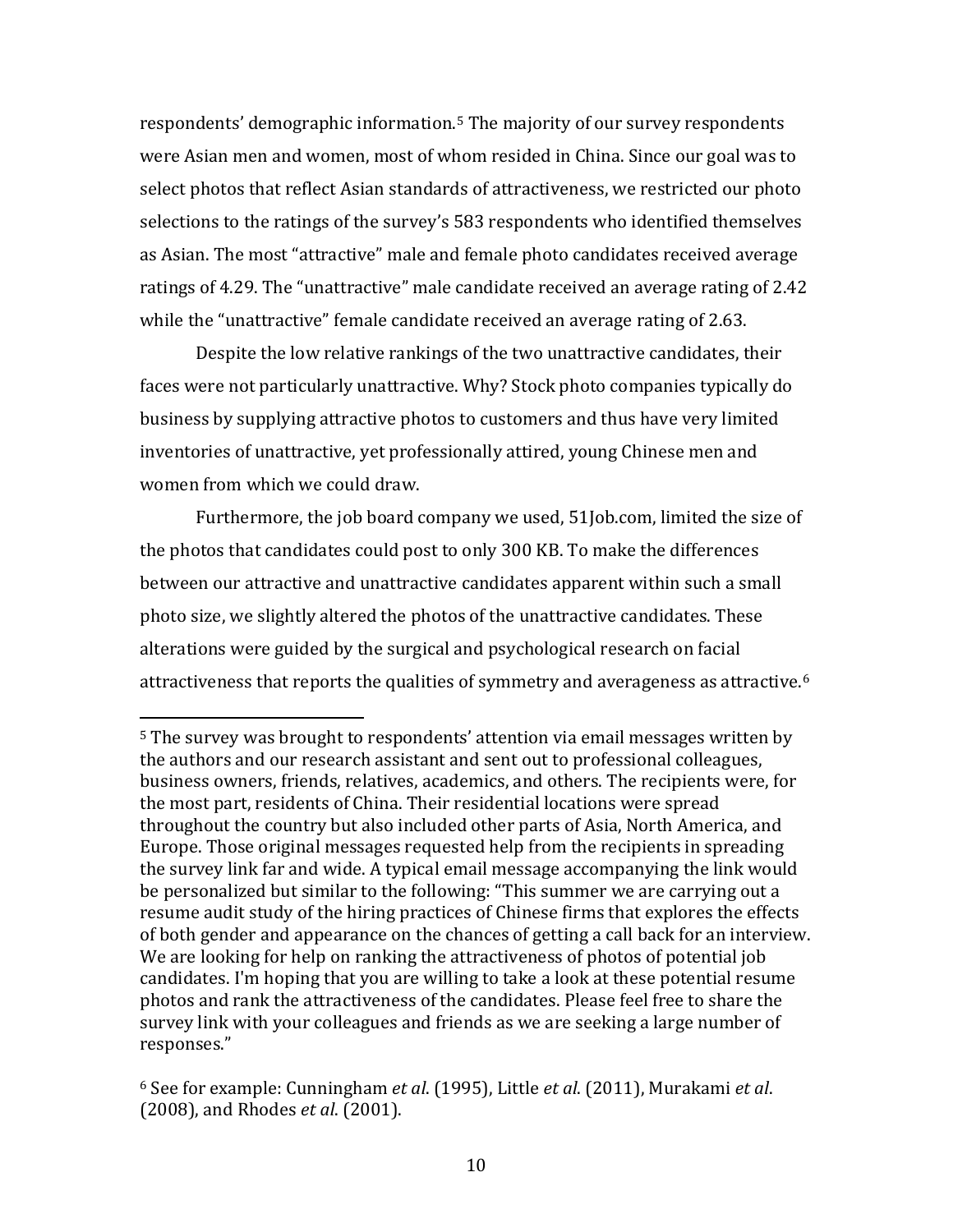In particular, we altered the unattractive man's photos such that his eyes appeared to be smaller, chin somewhat less defined, and the shape of his face less symmetric. We altered the unattractive woman's photos such that her eyes were slightly less symmetric, nose wider, cheek color-tone less even, and lips more prominent. A professionally trained image specialist working with very high-resolution photos of our candidates carried out the alterations. The final versions of the four photos are presented in Figure 1[.7](#page-10-1)

**Figure 1**: **Resume Photos**



1-Attractive Male 2-Attractive Female



3-Unattractive Male 4-Unattractive Female

## **V Application Process**

i<br>I

From June through August of 2012, we submitted a pair of applications for each suitable job posting in each of our four occupations in each of our six locations. By "suitable," we simply mean that our candidates' characteristics were a good match for the advertised position, that is, they appeared well qualified for the

<span id="page-11-0"></span><sup>&</sup>lt;sup>7</sup> Each of the final versions of the photos was reduced to the maximum size permitted by 51job.com, that is, 300KB, and was of the same photographic quality. The printed reproductions of our images included here are not as clear and precise as those attached to the job applications we submitted.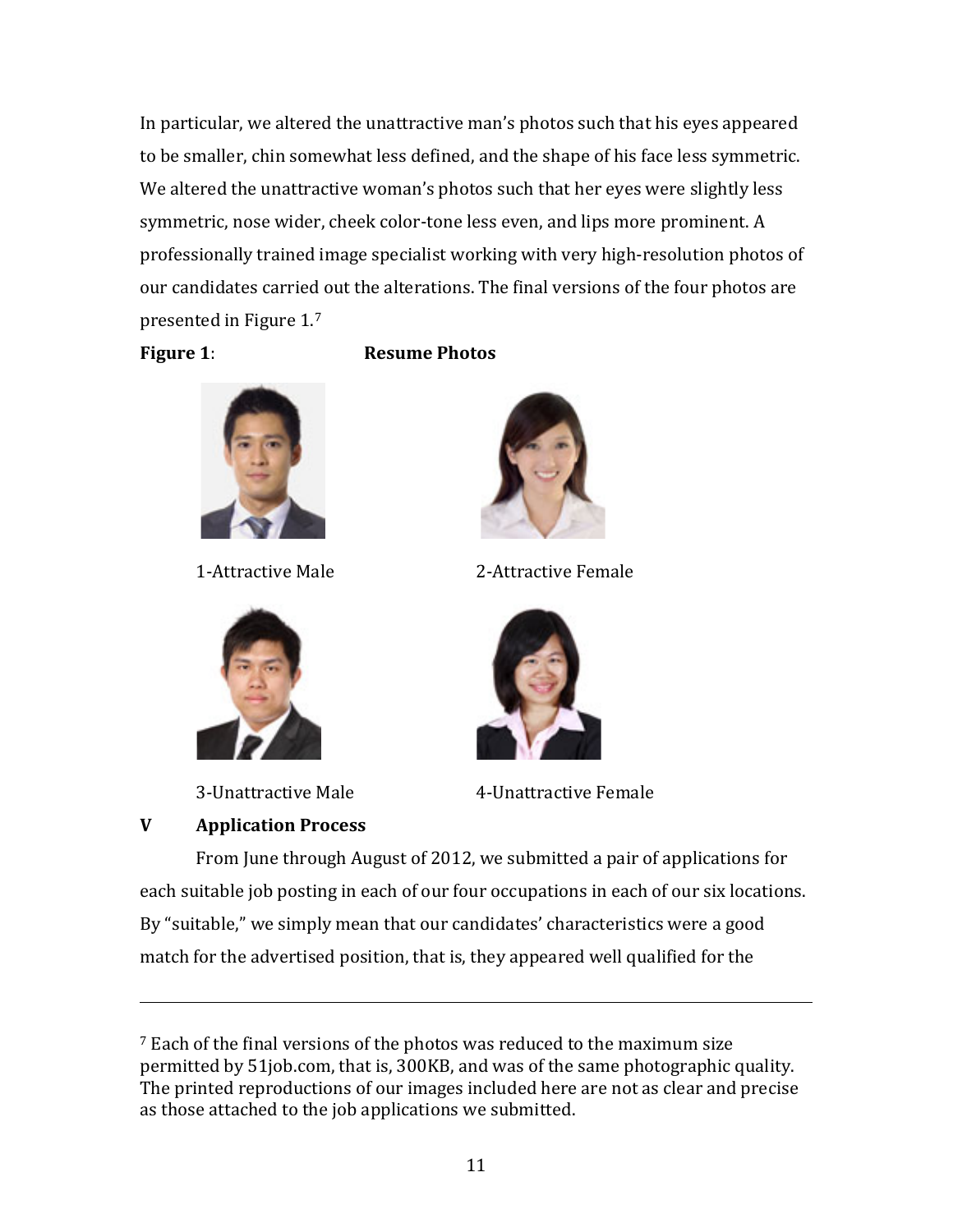positions. The content of the two resumes that we customized for each occupation in each location were used, unaltered, for each posting. However, throughout the summer's application process, each of these resumes was assigned hundreds of times to each of our fictitious, attractive and unattractive, male and female candidates with their respective photos.

The resumes were assigned to attractive and unattractive, male and female candidates, with their respective photos, systematically. They were also paired systematically such that each type of candidate was matched with each of the other three types an equal number of times. Two resumes were submitted for each opening and the order of the resumes submitted per opening was also varied systematically.

We submitted 1,008 resumes per city per occupation, for a total of 24,192 applications. Each application contained an active email address and a mobile phone number through which we received interview callbacks. We tracked each application and collected as much information about the firm advertising each position as feasible, given the scale of our experiment. We recorded each firm's name and, if available, the size of the firm (measured in terms of the number of its employees), and the type of firm ownership. The vast majority of firms that pursued/contacted our candidates did so by calling the mobile phones associated with each of the resumes. A small number responded via email and an even smaller number responded by text message to the mobile phones.

We registered and recorded as a callback any action by a firm that indicated it was interested in the candidate and wanted to follow up with an interview. The research assistants answering the calls were trained to immediately inform callers that they, posing as the candidate, had just accepted another position and were no longer interested in that firm's job opening. They responded in like manner to emails and followed up appropriately, usually with a phone call, to text messages.

#### **VI Results—Descriptive Analysis**

The first two columns of Table 2 reveal that on average our male and female candidates were contacted to set up interviews (or carry out the next step(s) in the hiring process) by 11 and 12 firms, respectively, for each hundred applications that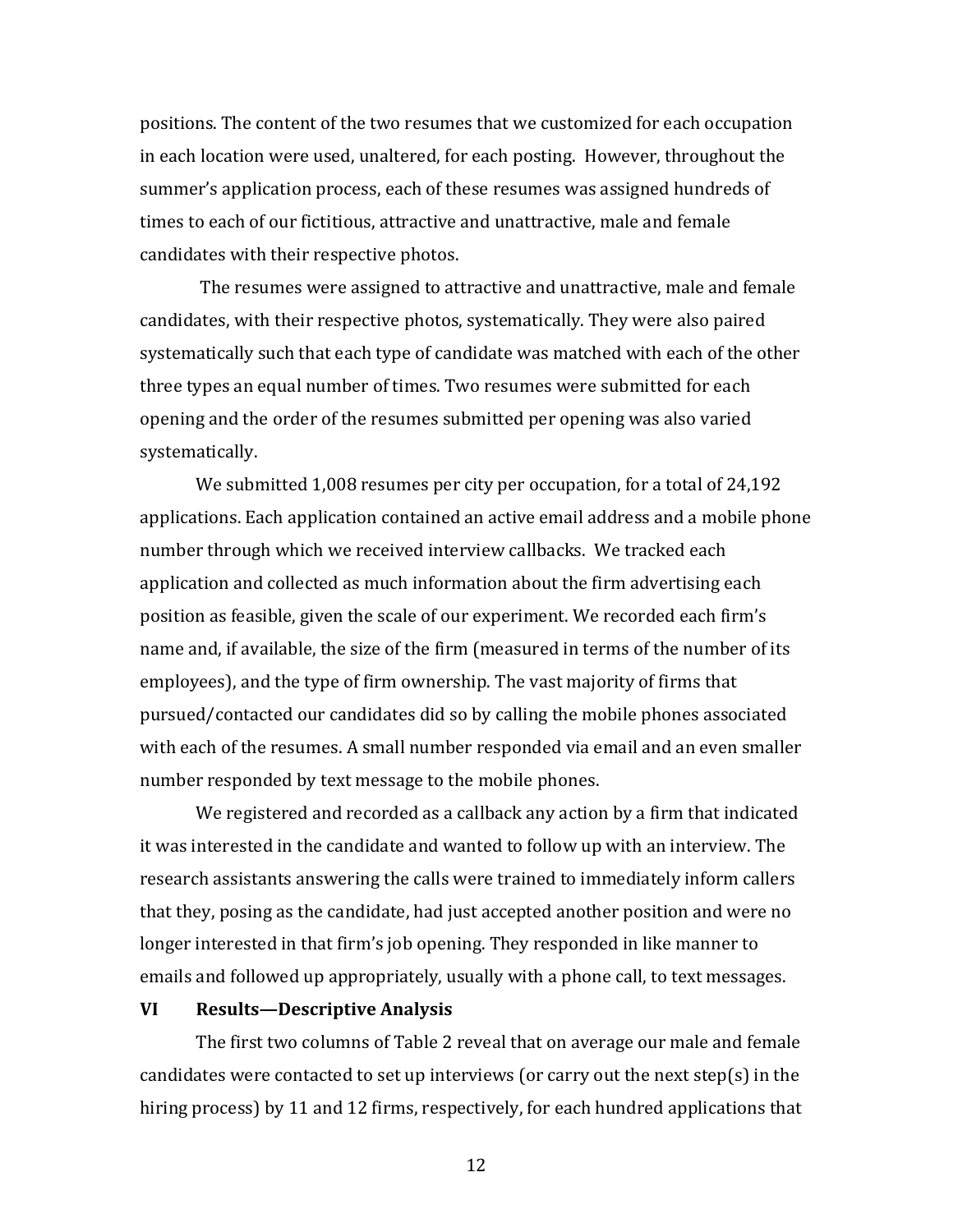they submitted. The differences in callback rates were much more pronounced on the basis of facial attractivenss. Attractive candidates experienced an interview callback rate of 13.27% while unattractive candidates experienced a rate of 10.01%. Table 2, columns 3 and 6, also present ratios of callbacks of men to women and of the attractive to the unattractive. What these ratios reveal in terms of gender differences is that a woman could put in 9% less applicantions than an equally qualified man and still expect to get the same number of interview callbacks. However an unattractive candidate would need to put in 33% more applications than an equally qualified attractive one to receive the same number of callbacks. This finding is consistent with that of Lopez Bóo *et al*. (2012) who find, based on resume photos, that attractive people in Argentina receive a 36% higher rate of interview callbacks than unattractive people.

(Insert Table 2 here.)

When we interact gender and attractiveness, we find that attractiveness pays off for both men and women, at least in terms of getting one's foot in the door in the hiring process, that is, in obtaining an interview. Table 3 reveals attractive female applicants obtain the highest rate of callbacks, 14%, followed by attractive males with a rate over 12%. The difference in the rates of callbacks for unattractive men and women is statistically insignificant--both hover close to 10%. The ratio calculations reveal that while unattractive men need to put in 24% more applications than their attractive male rivals to get the same number of interview callbacks, the difference is greater for women. Unattractive women need to submit 41% more applications than attractive women to obtain the same number of callbacks. This finding, of a substantial payoff to facial attractiveness for women applying for jobs through Internet job boards in China, stands in marked contrast to Ruffle and Shtudiner's (2010) field experiment based in Israel. Although they find a substantial payoff men's attractiveness, they observe a penalty to women's attractiveness.

(Insert Table 3 here.)

Interesting differences in callback rates arise at the city level. Table 4 reveals that job applicants in Beijing are treated more equally by potential employers than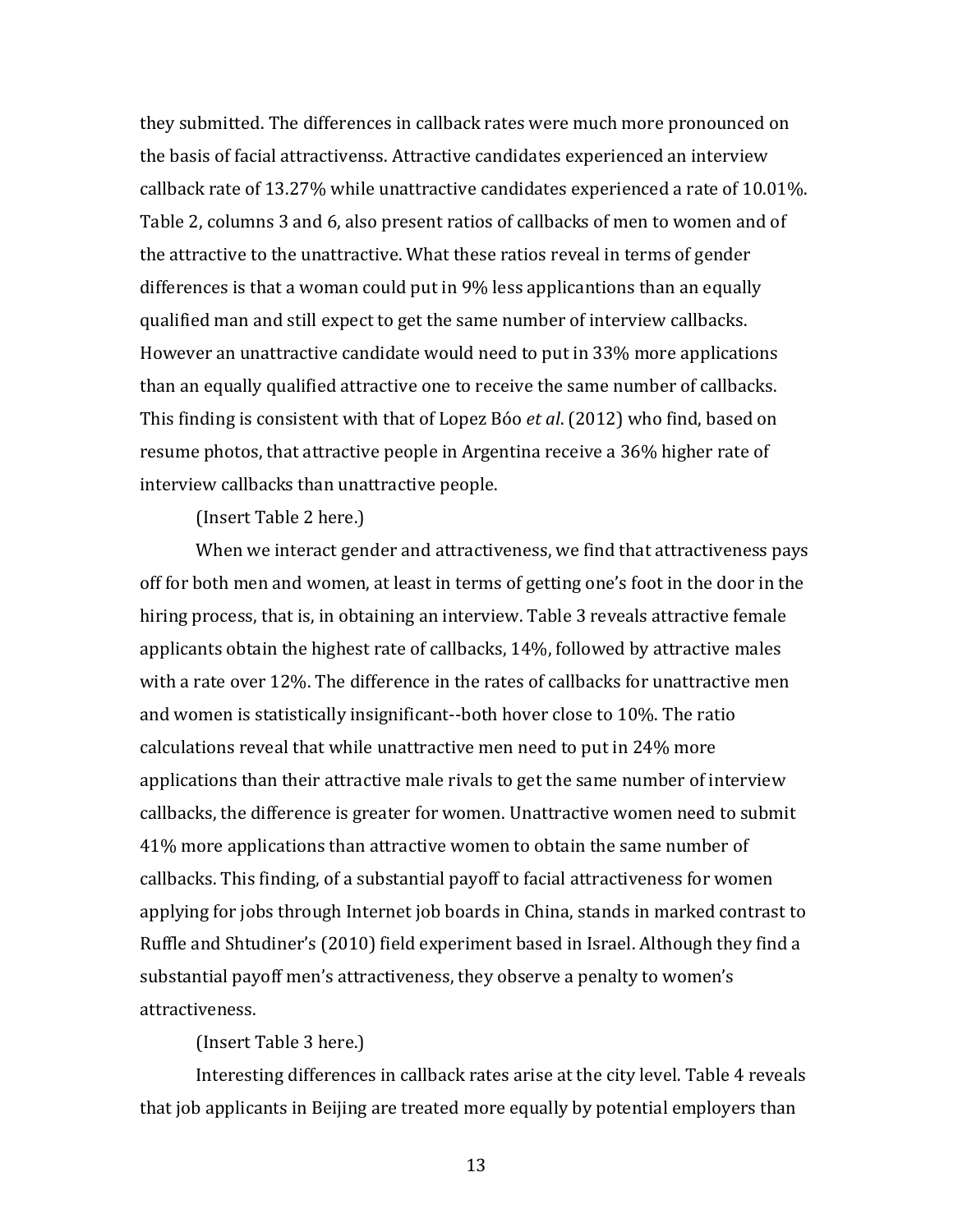in any of our other locations, at least in terms of giving both men and women, and the attractive and unattractive, chances for interviews. In Beijing the ratio of callbacks of men to women is 0.96. The ratio of callbacks of the attractive to the unattractive is 1.14, implying that unattractive candidates in Beijing need only submit 14% more applications, on average, than the attractive to get the same number of interviews. At the other end of the spectrum, in Nanjing on average a woman need put in only 83 applications for each 100 put in by a man to obtain the same number of interviews. And in Nanjing the premium for attractiveness is remarkably high: the unattractive need to put in 51% more applications than the attractive to obtain an equal number of interview callbacks.

(Insert Table 4 here.)

Beijing appears to be the least discriminatory of our 6 cities, in terms of both gender and facial attractiveness while Nanjing appears to be the most discriminatory. We expect that the tighter a labor market is, the higher will be the overall rate of callbacks. We also expect that the tighter the labor market, all else equal, the less employers will be able to discriminate on non-productive attributes as such discrimination will be costly to firms.<sup>[8](#page-11-0)</sup> It is difficult to obtain objective information that would allow us to rank openness/tightness of the labor markets in these six different cities. Although Shenzhen, Shanghai, and Beijing have higher GDP per capita, greater flows of in migration, and higher employment rates of their college graduates than Nanjing, Wuhan, and Chengdu, it would be very difficult to argue that Beijing's labor market is substantially tighter than Nanjing's or even Shenzhen's or Shanghai's.

(Insert Table 5 here.)

There are marked differences in callback rates by occupation as revealed in Table 5. The markets for sales representatives and software engineers were apparently significantly tighter than those for accountants and administrative

<span id="page-14-0"></span> <sup>8</sup> Baert *et al.* (forthcoming 2015) find, in the Flemish labor market, that job candidates with foreign-sounding names suffer no discrimination when labor markets are tight but have to send twice as many applications as candidates with local-sounding names in slack labor markets.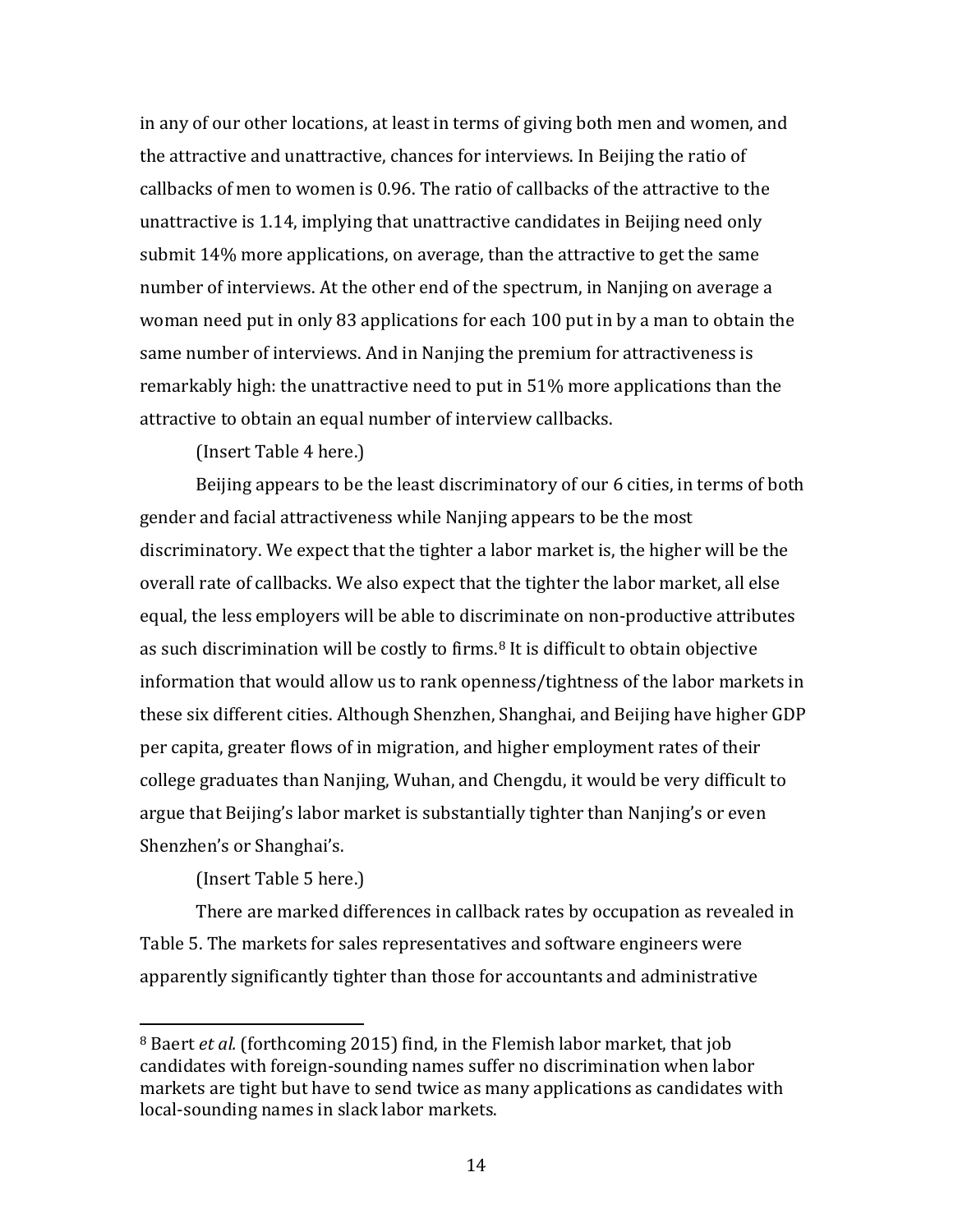assistants. As mentioned above, accountant and sales representative are relatively gender-neutral occupations, while administrative assistant is female- dominated and software engineer is male-dominated. Our results show that women receive almost twice as many callbacks as men do in the female-dominated field, slightly more callbacks than males in the gender-neutral occupations, and fewer responses than men in the male-dominated occupation of software engineer. This result matches those findings of several previous research projects. Booth and Leigh's (2010) field experiment finds that female candidates are more likely to receive callbacks than male candidates in general, with the discrimination being significant at the occupational level in occupations that are at least 80% female. Carlsson and Rooth (2008) also find, in their study on sex segregation in the Swedish labor market, that women have a somewhat higher callback rate for interviews in femaledominated occupations, while in male-dominated occupations there is no evidence of gender differences in the rates of callbacks. Interestingly, Table 5 also reveals that discrimination based on facial attractiveness is particularly evident for administrative assistants. This brings to the fore, questions about the source of the discrimination. Compared to the other three occupations of our study, administrative assistants seem likely to interact more often with their managers. This may suggest that employers are the source of the discrimination/beauty bias rather than customers or coworkers.

#### (Insert Table 6 here.)

Last but not least, gender seems to generally outweigh facial attractiveness for administrative assistants and software engineers. That is, the employers of administrative assistants prefer both attractive and unattractive women to men. Employers of software engineers appear to prefer both attractive and unattractive men to women.[9](#page-14-0) In the gender-neutral occupations of accountant and sales representative, appearance seems more important than gender in obtaining

<span id="page-15-0"></span> $9$  This is not always the case. The title of our paper arose from a text message that one firm's recruiter sent to our attractive female candidate about her application, "To have a woman apply for a software engineering job is rare, but to have one as beautiful as you is as rare as a Panda."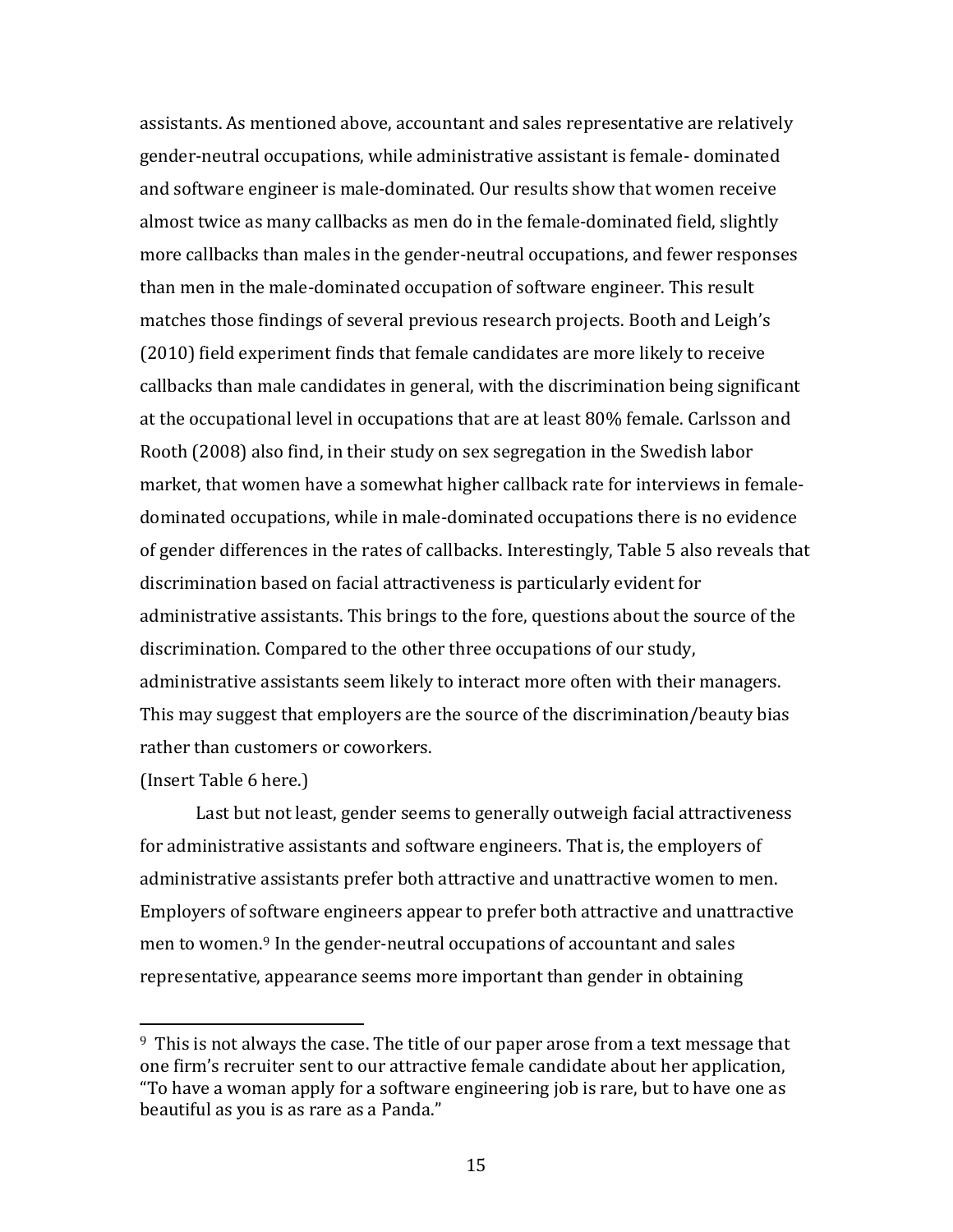callbacks. See Table 6. These cross effects are further explored, more precisely through regression analysis, in the following section.

#### **VII Results--Multivariate Probit Analysis**

In Tables 2 through 6 above, we have sequentially discussed some of the factors (gender, attractiveness, location, occupation) that influence the callback rates received by candidates using paired resumes. Recall that these applications differ only in terms of gender and facial attractiveness (indicated through attached resume photos) as the same pairs of resumes were used repeatedly. In this section of the paper, we explore how these factors interact. We estimate probit regressions with the 0-1 dependent variable indicating whether or not a candidate received a callback for an interview. The independent variables include controls for a candidate's occupation, location, gender, and attractiveness. We also create control variables to track firm characteristics such as firm ownership and firm size (indicated by the number of employees). Table 7 presents the results of our probit regression based on all 24,192 observations. Tables 8-11 present results separately for each occupation.

The results in Table 7 reveal that even after controlling for occupation, location, firm ownership type, and firm size, attractiveness by gender still has a statistically significant effect on candidates' chances of receiving interview callbacks. Given the overall callback rate of 11.6%, the size of these marginal effects are very large. Using attractive men as the base case, we see that attractive women have a callback rate that is 1.9 percentage points higher than that of the attractive men, while the unattractive women and men have rates that are 2.2 and 2.4 percentage points lower.

#### (Insert Table 7 here.)

There are also significant differences by both occupation and location, suggesting that the labor market conditions differ substantially across these dimensions. In the summer of 2012, the callback rates for sales representatives and software engineers were 6.8 and 7.2 percentage points higher, respectively, than those for accountants. The labor market in Shanghai had a significantly higher callback rate than did the other locations of our field experiment. Our findings, thus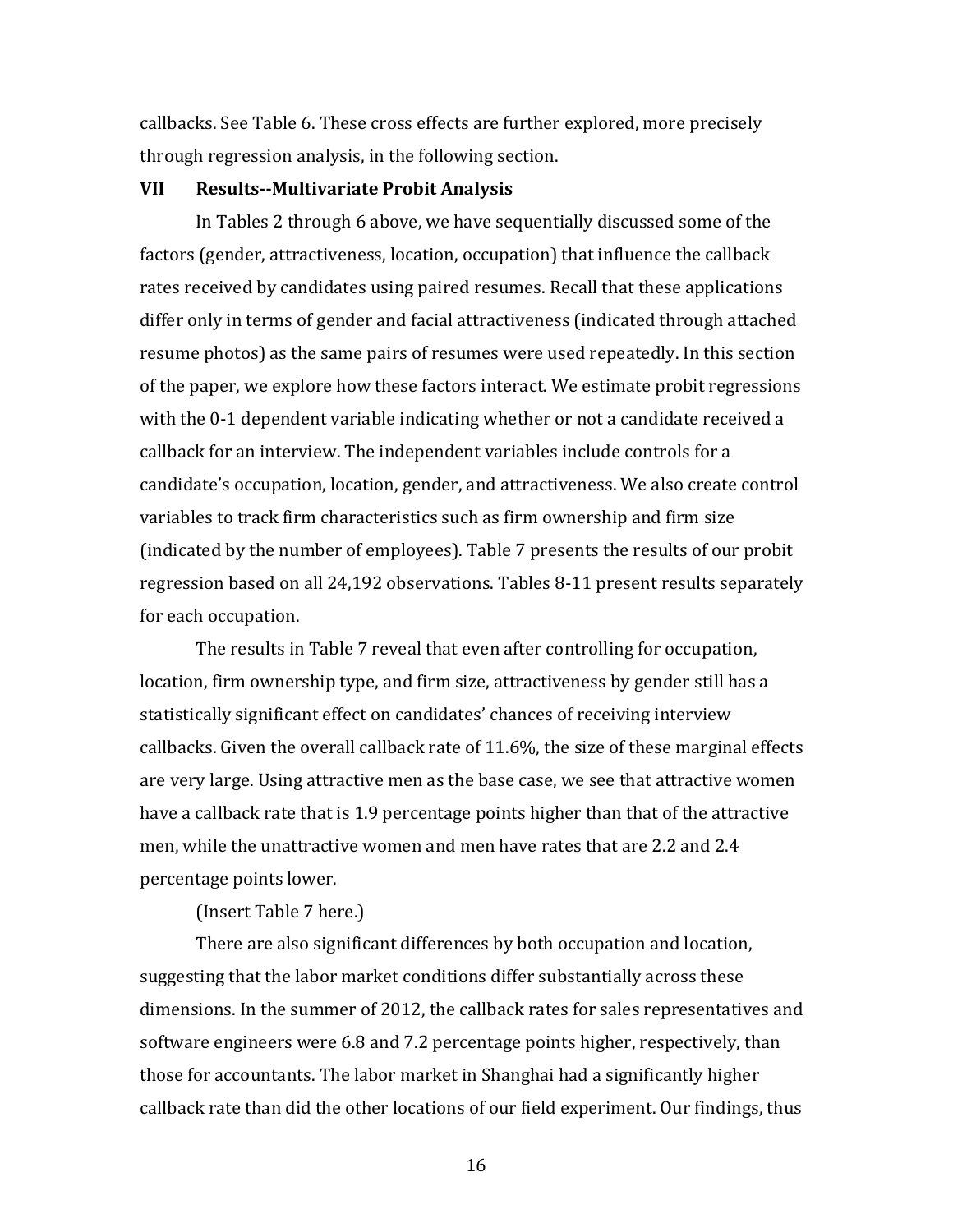far, indicate that facial attractiveness is an asset in getting job interviews in China and that it has a bigger premium for women than for men. Callback rates seem to be largely similar across firm ownership types and firm size.<sup>[10](#page-15-0)</sup> The one exception to this generalization is that the callback rates of foreign-owned firms are 2 percentage points lower than those in privately owned firms.

We next divide our data by occupation and re-run probit regressions for each occupation (Tables 8-11). Some interesting results now emerge. First, for accounting applicants, there are no significant differences in callback rates by location or firm type or firm size. Attractive women do have an advantage of approximately 2 percentage points over attractive men in getting callbacks in accounting. Recall this is based on an overall rate of callbacks of 8.3%. Interestingly, in the accounting field while unattractive men are penalized relative to attractive men there is no such penalty in callbacks for unattractive women, that is unattractive women seem to get callbacks at the same rates as attractive men.

(Insert Table 8 here.)

There are significant locational differences in callback rates for candidates applying for positions as sales representatives. Relative to Nanjing as the base case, there are very large positive differences in callback rates for those applying to job openings in Shenzhen, Beijing, and Wuhan. Unattractive candidates, whether male or female, are both significantly penalized in terms of their chances of obtaining an interview relative to attractive men. Attractive women, once again, have a 2 percentage point advantage in getting interview callbacks.

(Insert Table 9 here.)

Attractive female applicants are strongly preferred to males for administrative assistant positions. Our regressions show that attractive females are preferred by 5.6 percentage points over attractive males, who are themselves preferred over unattractive males by 2 percentage points. Keep in mind that the

 <sup>10</sup> Kaas and Manger (2011) note that in the German labor market, small firms, that is, those with 50 or fewer employees are 24% more likely to give callbacks to internship applicants with German-sounding names than Turkish-sounding names. However, this firm-size effect disappears when all else is held equal in their multivariate probit regressions.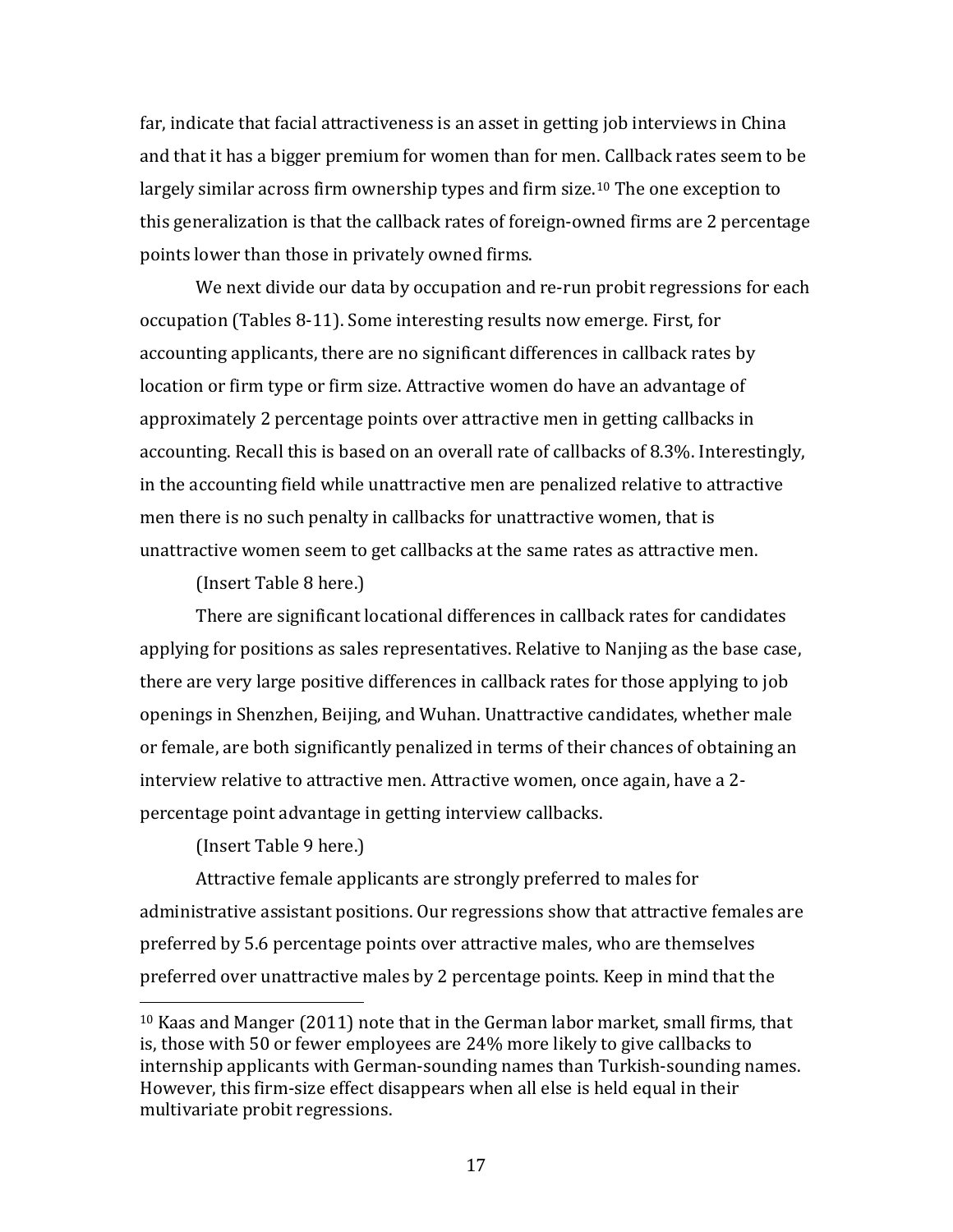overall callback rate for administrative assistants was a relatively low 7.6%. Interestingly, all else equal, there is no significant difference here in the callback rates for attractive male applicants and unattractive females applicants.

(Insert Table 10 here.)

Last but not least, we see that firms hiring software engineers prefer attractive men. Attractive women and unattractive men are treated about the same. Both suffer a penalty in getting callbacks of approximately 2.5 percentage points. Unattractive women suffer a 6.5 percentage point penalty in getting callbacks. Location matters for software engineers. Nanjing seems to have callbacks rates that are similar to those in Shanghai and Wuhan but significantly higher than those in Shenzhen, Beijing, and Chengdu. Women, even attractive women, are disadvantaged as applicants for software engineers. Attractive male applicants are favored over all others.

(Insert Table 11 here.)

These regressions reveal significant differences by gender and attractiveness across the four occupations included in our study. Similar to the findings of Carlsson and Rooth (2008), and Booth and Leigh (2010), our data indicate a significantly higher callback rate for women than men in the field of administrative assistant, an occupation clearly female-dominated. We also find women significantly disadvantaged as applicants for software engineering positions, a distinctively maledominated profession in China.

#### **VIII Conclusion**

This paper explores the issues of discrimination based on gender and facial attractiveness of job candidates in the hiring process of Chinese firms that post job openings on Internet job boards. Our data was collected through a resume audit study conducted in summer of 2012. Callback rates were calculated based on 24,192 applications submitted in response to job postings across four occupations in six cities.

In the Chinese labor market, women are preferred, at least in terms of obtaining those all-important interview callbacks, for both gender-neutral and female-dominated occupations. Attractiveness appears to be a plus for young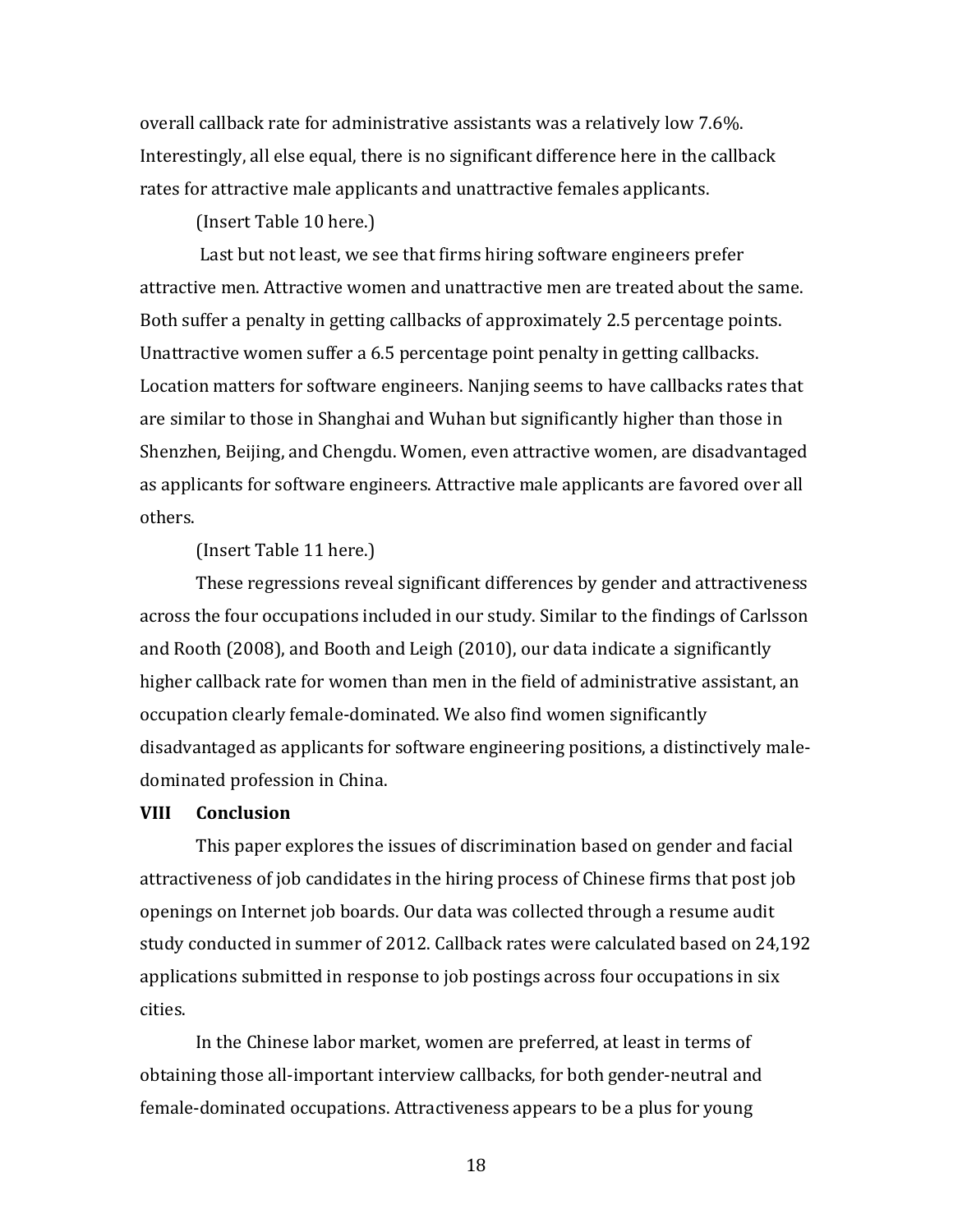professionals in China -- across occupations, locations, and gender. Similar to the experience of attractive males in Israel studied by Ruffle & Shtudiner (2010), handsome Chinese men tend to receive more callbacks for interviews than their unattractive male competitors. However, the penalty they find on beauty for women in Israel does not show up in the Chinese labor market. Rather, one major finding of our research project is a pronounced beauty premium for young women seeking jobs in China.

If resume screeners are both paying attention to resume photos and discriminating against particular candidates based on what their photos reveal, in terms of gender and attractiveness rather than their productivity, it would seem that an application system could be designed that might mitigate some of this discrimination. That is, if job-board companies were to implement a system wherein resumes are submitted to firms without either photos or gender identification, but rather employing an identifying number, it would seem that interviews could be offered to the more skilled and best qualified candidates.

Although it seems that such a system should prevent discrimination at this critical early stage of the hiring process—getting an interview, field experiments based in Germany and France (Krause *et al*. 2012 and Behaghel *et al.* 2014) suggest rather complex and sometimes unexpected outcomes arise when anonymous job application systems are implemented. The characteristics that are typically made anonymous include the applicant's name, contact information, gender, nationality, age, disability, marital status and appearance (by prohibiting use of photos). Such systems may prevent progressive firms from favoring minority and/or disadvantaged candidates. However, Krause *et al.* report that recruiters view the removal of photos from the application process as a positive change. They also note that the employers who recruit with anonymous application systems are able to present their corporate image positively as non-discriminatory, open-minded, and objective.

Krause *et al.* also point out that recruitment practices differ greatly between countries. Therefore the introduction and implementation of an anonymous job application system in a particular location may require anything from small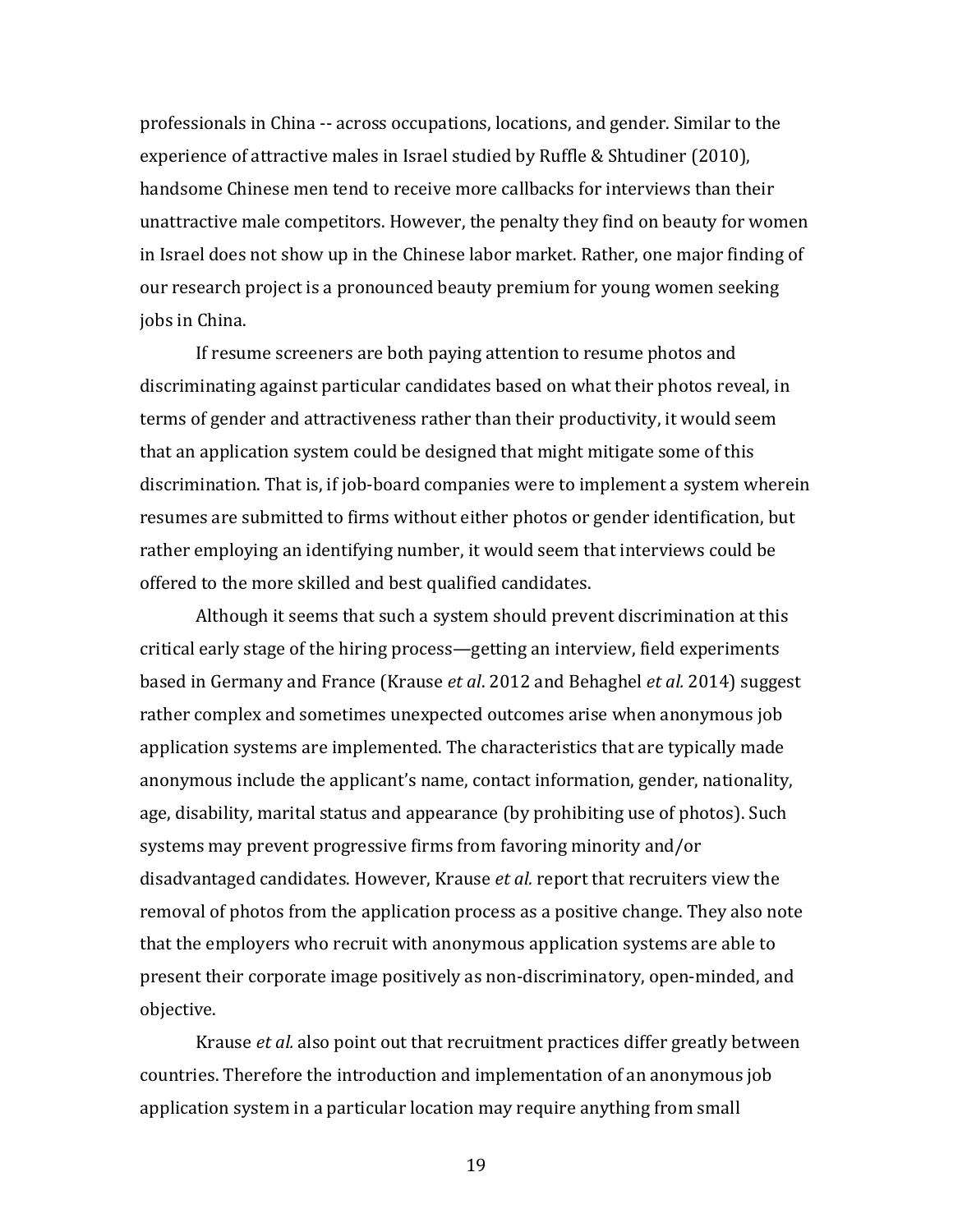modifications to large, fundamental changes to current recruitment practices. The Chinese Internet job board system is relatively parsimonious in its requirements in terms of candidates' data. Elimination of just a few of its currently supplied elements: name, gender and photo, would move this system a good way towards anonymity and a more level playing field.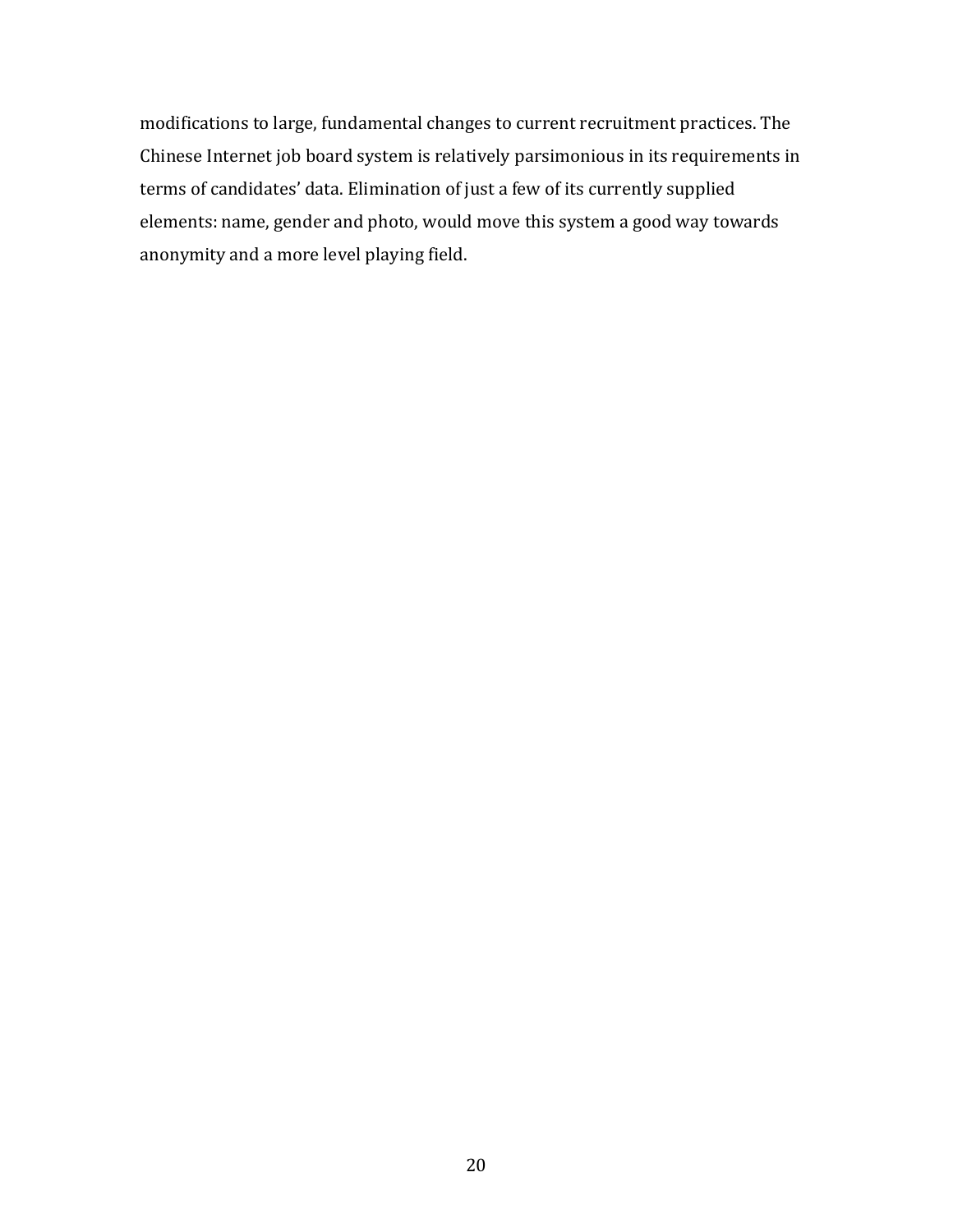#### **References**

- Baert, S., Cockx, B., Gheyle, N., & Vandamme, C. (forthcoming 2015). Is there Less Discrimination in Occupations where Recruitment is Difficult? *Industrial and Labor Relations Review*.
- Behaghel, L., B. Crepon, and T. Barbanchon. (2014) Unintended Effects of anonymous resumes. *IZA Discussion Paper Series*, No. 8517
- Bertrand, M., and S. Mullainathan. Are Emily and Greg More Employable than Lakisha and Jamal? A Field Experiment on Labor Market Discrimination. *The American Economic Review* 94, no. 4 (2004): 991-1013.
- Booth, A. & Leigh, A. (2010). Do Employers Discriminate by Gender? A Field Experiment in Female-Dominated Occupations. (2010). *Economic Letters.*  Volume 107, pp. 236-238*.* DOI: 10.1016/j.econlet.2010.01.034
- Booth, A., A. Leigh, and E. Varganova. Does Ethnic Discrimination Vary Across Minority Groups? Evidence from a Field Experiment. *Oxford Bulletin of Economics and Statistics* 74, no. 4 (2011): 1-27.
- Brooks, A., Huang, L., Kearney, S., Murray, F. (2014). Investors prefer entrepreneurial ventures pitched by attractive men. *PNAS Early Edition.* doi: 10.1073/pnas.1321202111
- Carlsson, M. & Rooth D. (2008). An Experimental Study of Sex Segregation in the Swedish Labour Market: Is D iscrim ination the Explanation? *IZA Discussion Paper Series*, No. 3811.
- Cunningham, M., Roberts, A., Wu, C., Barbee, A., Druen, P. (1995). "Their ideas of beauty are, on the whole, the same as ours: Consistency and variability in the cross-cultural perception of female physical attractiveness."*Journal of Personality and Social Psychology*, Vol 68(2), Feb., 261- 279. [http://dx.doi.org/10.1037/0022-3514.68.2.261](http://psycnet.apa.org/doi/10.1037/0022-3514.68.2.261)
- Hamermesh, D. (2011). *Beauty Pays: Why attractive people are more successful.* Princeton University Press: Princeton and Oxford*.*
- iResearch China (2009) Internet Market Annual Review Report, web-published at <http://www.iresearch.cn/>Dec. 2009, accessed Oct. 25, 2014
- iResearch China (2013) Online Recruitment Report 2012-2013, web-published at <http://www.iresearch.cn/> Sept. 22 2013, accessed Oct. 25, 2014
- Kaas, L. and C. Manger. (2011) Ethnic Discrimination in Germany's Labour Market: A Field Experiment. *German Economic Review* Vol. 13, No. 1, pp. 1-20.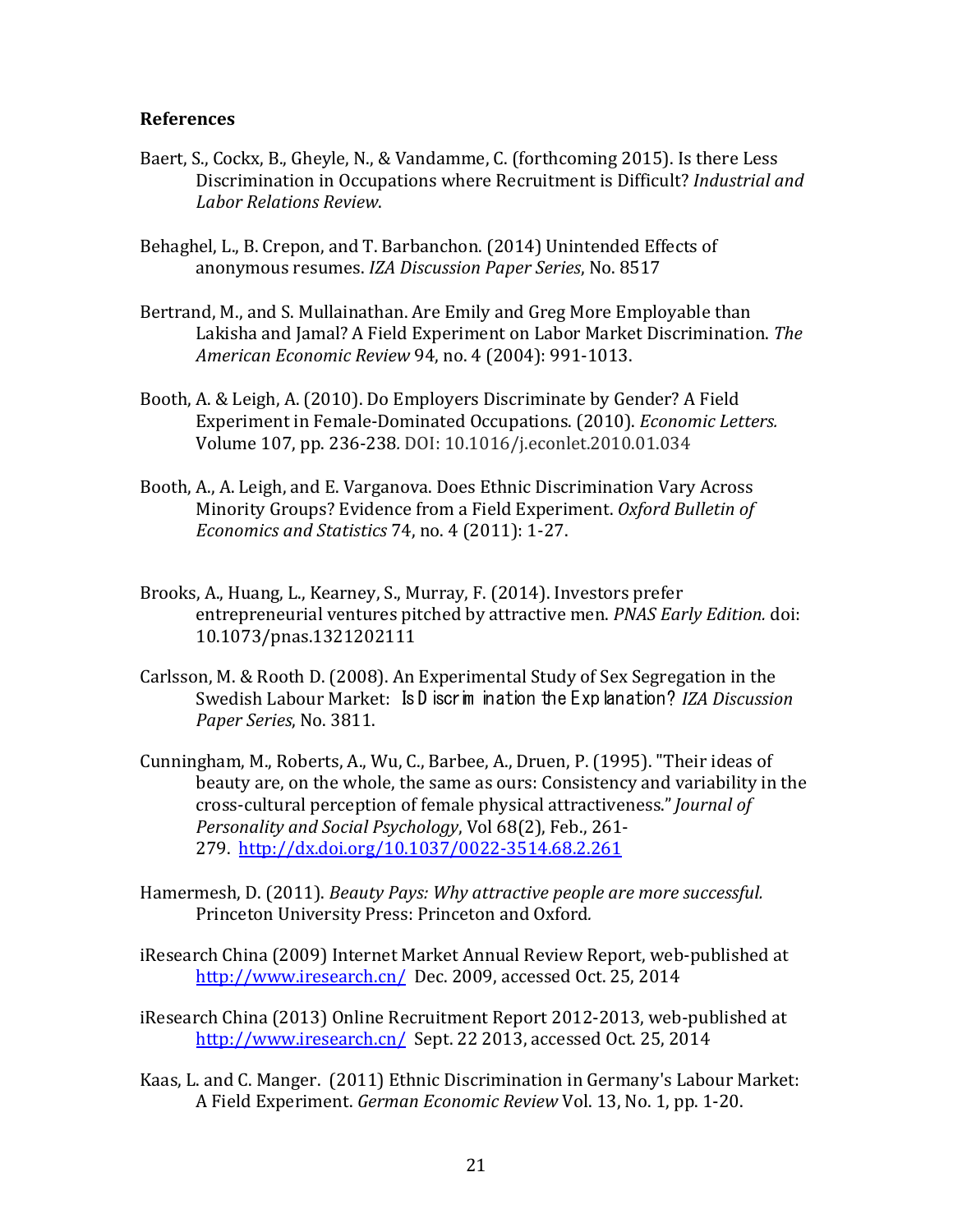- Krause, A., U. Rinne and K. Zimmermann, *IZA Journal of European Labor Studies* 2012, **1**:5 doi:10.1186/2193-9012-1-5
- Kuhn, P. and K. Shen. Gender Discrimination in Job Ads: Evidence from China. *The Quarterly Journal of Economics* (2013) 128 (1): 287-336. doi: 10.1093/qje/qjs046
- Langlois, J., Kalakanis, L., Rubenstein, A., Larson, A., Hallam, M., Smoot, M. (2000). Maxims or Myths of Beauty? A Meta-Analytic and Theoretical Review. *Psychological Bulletin*, vol. 126, No. 3, 390-423. American Psychological Association, Inc. doi:10.1037//0033-2909.126.3.390
- Little, A., Jones, B., DeBruine, L. (2011). Facial attractiveness: evolutionary based research. *Phil. Trans. R. Soc. B 366,* 1638–1659. doi:10.1098/rstb.2010.0404
- López Bóo, F., Rossi, M., Urzúa, S. (2012). The Labor Market Return to an Attractive Face: Evidence from a Field Experiment. *IZA Discussion Paper Series* No. 6356.
- Maurer-Fazio, M. Ethnic Discrimination in China's Internet Job Board Labor Market *IZA Journal of Migration.* 2012, 1:12. DOI: 10.1186/2193-9039-1-12 URL: <http://www.izajom.com/content/1/1/12>
- Murakami, Y., Deguchi, T., Kageyama, T., Miyazawa, H., Foong, K. (2008). Assessment of the esthetic smile in young Japanese women. *Orthodontic Waves,* 67 (2008)*,* 104–112.
- Pager, D. The Use of Field Experiments for Studies of Employment Discrimination: Contributions, Critiques, and Directions for the Future. *The Annals of the American Academy of Political and Social Science* 609, no. 1 (2007): 104-133.
- Patzer, G. (2008). *Looks: Why They Matter More Than You Ever Imagined*. *AMACOM,*  American Management Association: New York.
- Pfeifer, C. (2011). Physical Attractiveness, Employment, and Earnings. *University of Lüneburg Working Paper Series in Economics,* No. 201. [www.leuphana.de/institute/ivwl/publikationen/working-papers.html](http://www.leuphana.de/institute/ivwl/publikationen/working-papers.html)
- Postma, E. (2013). A relationship between attractiveness and performance in professional cyclists. *Biology Letters, vol. 10,* no. 2. doi:10.1098/rsbl.2013.0966
- Rhode, D. (2010). *The Beauty Bias: The Injustice of Appearance in Life and Law*. Oxford University Press: New York
- Rhodes, G., Yoshikawa, S., Clark, A., Lee, K., McKay, R., Akamatsu, S. (2001). Attractiveness of facial averageness and symmetry in non-Western cultures: In search of biologically based standards of beauty, *Perception,* Volume 30(5)*,* 611-625. doi:10.1068/p3123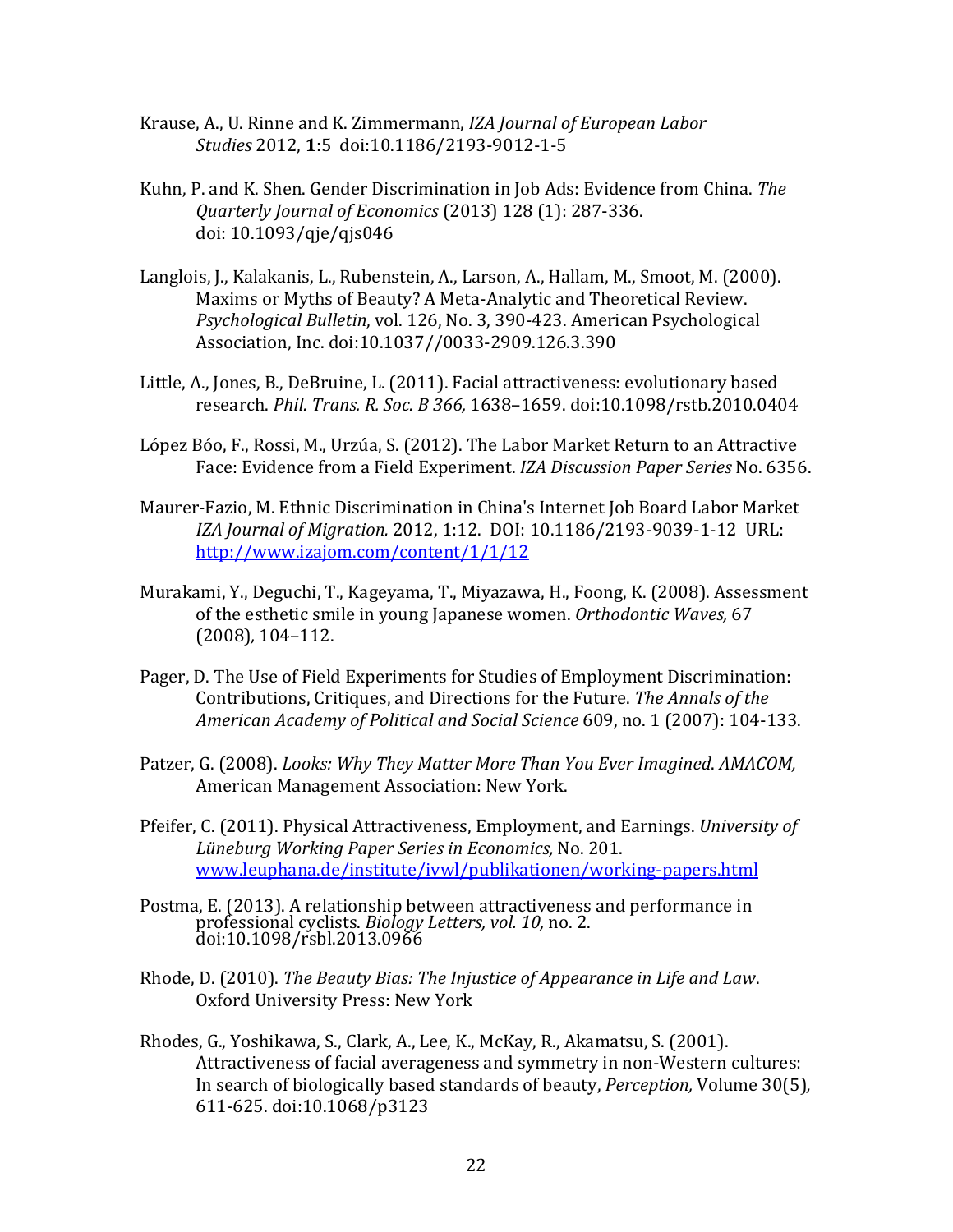- Riach, P.A., and J. Rich. Field Experiments of Discrimination in the Market Place. *The Economic Journal* 112, no. 483 (2002): 480-518.
- Riach, P. A., & Rich, J. (2006). An experimental investigation of sexual discrimination in hiring in the English labor market. *Advances in Economic Analysis & Policy,* Retrieved from http://search.proquest.com/docview/59924191?accountid=8505
- Ruffle, B. & Shtudiner, Z. (2014). Are Good-Looking People More Employable? *Monaster Center for Economic Research, Ben-Gurion University of the Negev.* Available a[t http://dx.doi.org/10.2139/ssrn.1705244.](http://dx.doi.org/10.2139/ssrn.1705244)
- Siddique, Z. (2011) Evidence on caste based discrimination. Labour Economics, 18 (S1). S146-S159. doi: 10.1016/j.labeco.2011.07.002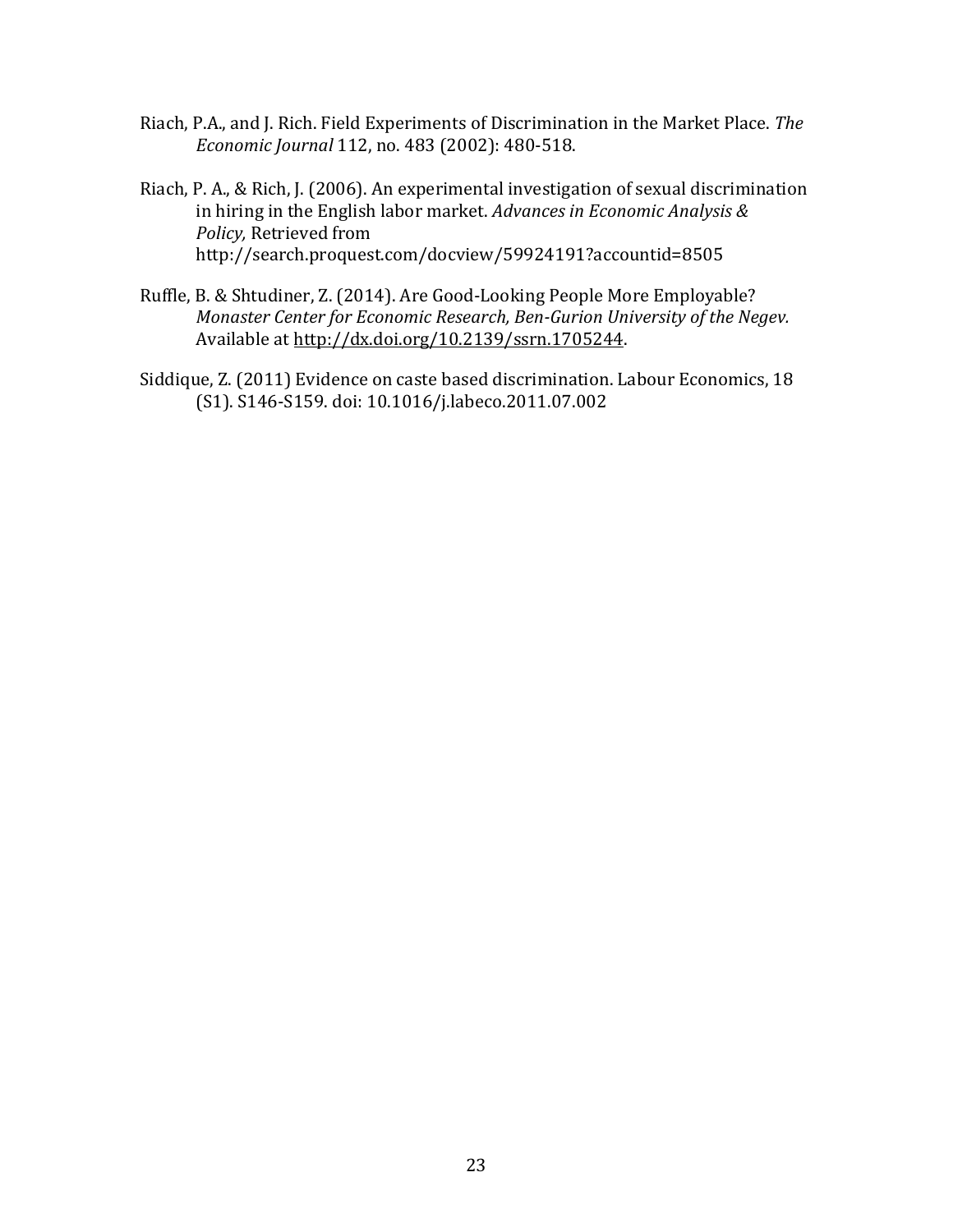### Tables

#### Table 1

#### **Number of Job Openings Posted on 51job.com for Selected Cities and Occupations May 14, 2012 (1/2/3 years of work experience)**

| (1/4/5 years of work experience) |                |                                           |                          |  |
|----------------------------------|----------------|-------------------------------------------|--------------------------|--|
| City                             | Accountant     | <b>Administrative</b><br><b>Assistant</b> | <b>Software Engineer</b> |  |
| <b>Beijing</b>                   | 800/1200/1600  | 4000/1500/500                             | 4000/5000/3000           |  |
| Chengdu                          | 200/300/500    | 700/300/100                               | 800/700/400              |  |
| Wuhan                            | 200/300/400    | 800/300/100                               | 800/600/300              |  |
| Shenyang                         | 100/100/300    | 400/100/100                               | 300/200/100              |  |
| Shanghai                         | 1000/1500/2000 | 4000/1500/700                             | 4000/4000/2500           |  |
| Shenzhen                         | 500/700//800   | 1400/600/200                              | 1500/2000/1000           |  |
| <b>Nanjing</b>                   | 200/300/300    | 500/200/100                               | 1300/900/400             |  |
| <b>Kunming</b>                   | 100/200/200    | 300/100/50                                | 100/60/30                |  |

#### Table 2 Interview Callback Rates by Gender and by Attractiveness

|                       | Male   | <b>Female</b> | Ratio<br>M/F | <b>Attractive</b> | <b>Unattractive</b> | Ratio<br>A/U |
|-----------------------|--------|---------------|--------------|-------------------|---------------------|--------------|
| <b>Callback rates</b> | 11.09% | 12.19%        | 0.91         | 13.27%            | 10.01%              | 1.33         |

#### Table 3 Interview Callback Rates with Interactions of Gender and Attractiveness

|                       | Attractive<br>Male | Attractive<br>Female | <b>Unattractive</b><br>Male | <b>Unattractive</b><br><b>Female</b> | Ratio A/U<br>for Men | Ratio A/U<br>for<br>Women |
|-----------------------|--------------------|----------------------|-----------------------------|--------------------------------------|----------------------|---------------------------|
| <b>Callback rates</b> | 12.27%             | 14.27%               | 9.92%                       | 10.10%                               | 1.24                 | 1.41                      |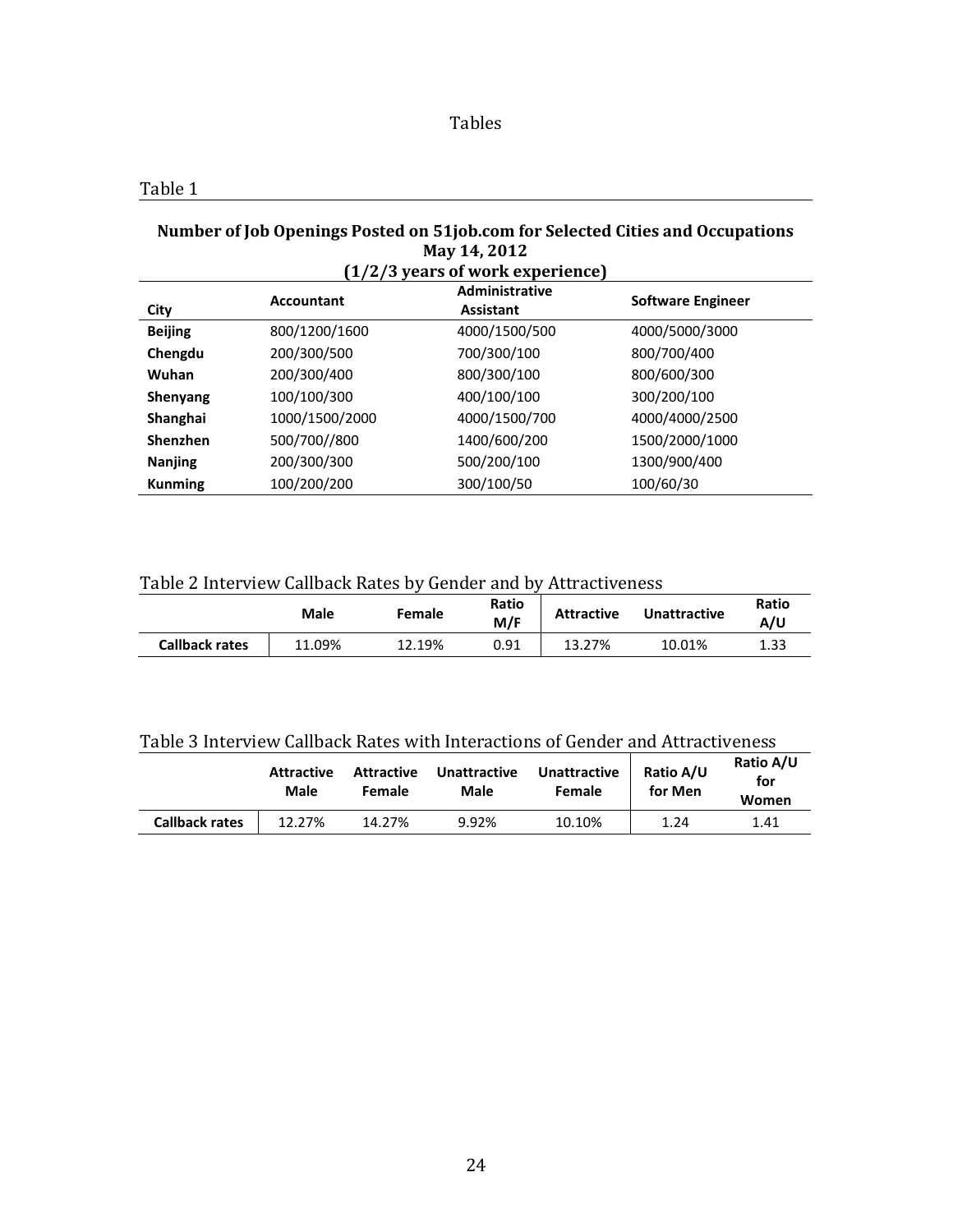|                     | <b>Nanjing</b> | <b>Shenzhen</b> | Shanghai | <b>Beijing</b> | Wuhan  | Chengdu |
|---------------------|----------------|-----------------|----------|----------------|--------|---------|
| <b>Overall</b>      | 11.19%         | 12.30%          | 12.62%   | 11.09%         | 12.70% | 9.95%   |
| <b>Male</b>         | 10.17%         | 11.61%          | 12.20%   | 10.86%         | 12.30% | 9.42%   |
| Female              | 12.20%         | 13.00%          | 13.05%   | 11.31%         | 13.10% | 10.47%  |
| Ratio               | 0.83           | 0.89            | 0.93     | 0.96           | 0.94   | 0.90    |
| <b>Attractive</b>   | 13.44%         | 14.48%          | 13.94%   | 11.81%         | 14.29% | 11.66%  |
| <b>Unattractive</b> | 8.93%          | 10.12%          | 11.31%   | 10.37%         | 11.11% | 8.23%   |
| Ratio               | 1.51           | 1.43            | 1.23     | 1.14           | 1.29   | 1.42    |

Table 4 Callback Rates by City (Overall, and by Gender and Attractiveness)

Table 5 Callback Rates by Occupation (Overall, Gender, and by Attractiveness)

|                     | Accountant | <b>Sales Rep</b> | <b>Admin Assistant</b> | <b>Software Engineer</b> |
|---------------------|------------|------------------|------------------------|--------------------------|
| <b>Overall</b>      | 8.32%      | 15.13%           | 7.56%                  | 15.56%                   |
| <b>Male</b>         | 7.47%      | 14.32%           | 5.42%                  | 17.16%                   |
| Female              | 9.16%      | 15.94%           | 9.69%                  | 13.96%                   |
| Ratio               | 0.82       | 0.90             | 0.56                   | 1.23                     |
| <b>Attractive</b>   | 9.42%      | 17.03%           | 9.49%                  | 17.13%                   |
| <b>Unattractive</b> | 7.21%      | 13.23%           | 5.62%                  | 13.99%                   |
| Ratio               | 1.31       | 1.29             | 1.69                   | 1.22                     |

| Table 6 Callback Rates by Occupation (Gender and Attractiveness Interacted) |
|-----------------------------------------------------------------------------|
|-----------------------------------------------------------------------------|

|                            | All         | Accountant |           | <b>Admin</b>     | Software        |
|----------------------------|-------------|------------|-----------|------------------|-----------------|
|                            | occupations |            | Sales Rep | <b>Assistant</b> | <b>Engineer</b> |
| <b>Attractive Male</b>     | 12.27%      | 8.33%      | 16.01%    | 6.22%            | 18.52%          |
| <b>Attractive Female</b>   | 14.27%      | 10.52%     | 18.06%    | 12.76%           | 15.74%          |
| <b>Unattractive Male</b>   | 9.92%       | 6.61%      | 12.63%    | 4.63%            | 15.81%          |
| <b>Unattractive Female</b> | 10.10%      | 7.80%      | 13.82%    | 6.61%            | 12.17%          |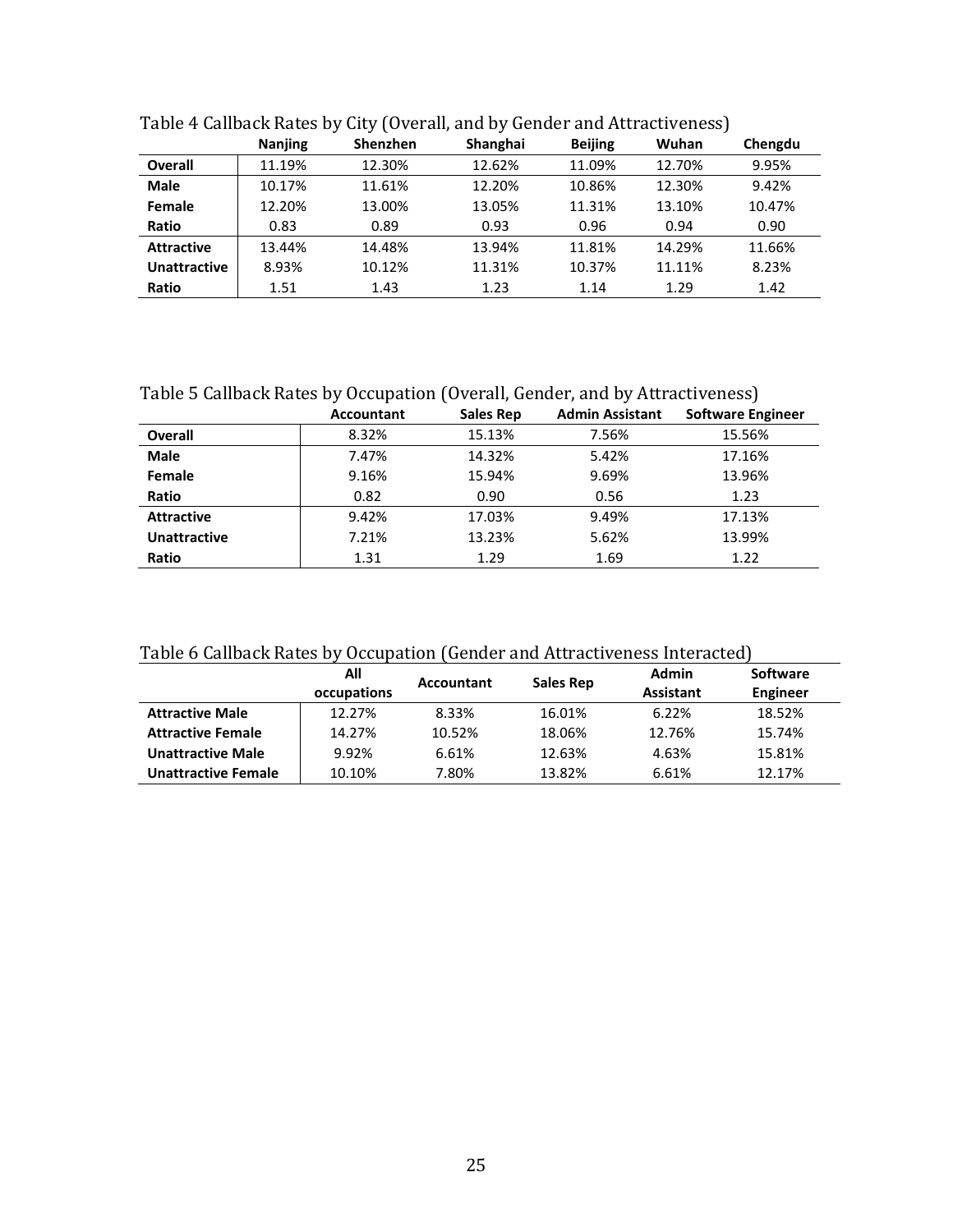| <b>Probit Statistics:</b>                         |          |             |        |  |  |
|---------------------------------------------------|----------|-------------|--------|--|--|
| Number of observations                            |          | 24192       |        |  |  |
| Wald chi2(18)                                     |          | 346.37      |        |  |  |
| Prob > chi2                                       |          | 0.0000      |        |  |  |
| Log pseudolikelihood                              |          | $-8472.520$ |        |  |  |
| Actual rate of callbacks                          |          | 0.116       |        |  |  |
| <b>Marginal Effects</b>                           | dy/dx    | z           | P >  z |  |  |
| <b>Indicator of Advertised Occupation:</b>        |          |             |        |  |  |
| sales representative                              | 0.068    | 9.230       | 0.000  |  |  |
| administrative assistant                          | $-0.010$ | $-1.320$    | 0.186  |  |  |
| software engineer                                 | 0.072    | 9.670       | 0.000  |  |  |
| (base case: accountant)                           |          |             |        |  |  |
| <b>Indicator of Job Location:</b>                 |          |             |        |  |  |
| Shenzhen                                          | 0.012    | 1.320       | 0.187  |  |  |
| Shanghai                                          | 0.019    | 2.090       | 0.037  |  |  |
| Beijing                                           | 0.000    | $-0.040$    | 0.966  |  |  |
| Wuhan                                             | 0.015    | 1.640       | 0.100  |  |  |
| Chengdu                                           | $-0.013$ | $-1.360$    | 0.173  |  |  |
| (base case: Nanjing)                              |          |             |        |  |  |
| <b>Indicator of Applicant's Photo:</b>            |          |             |        |  |  |
| attractive female                                 | 0.019    | 3.920       | 0.000  |  |  |
| unattractive male                                 | $-0.024$ | $-4.850$    | 0.000  |  |  |
| unattractive female                               | $-0.022$ | $-4.090$    | 0.000  |  |  |
| (base case: attractive male)                      |          |             |        |  |  |
| <b>Indicator of Advertised Firm Type:</b>         |          |             |        |  |  |
| joint venture firm                                | $-0.017$ | $-1.650$    | 0.100  |  |  |
| foreign-owned firm                                | $-0.020$ | $-2.560$    | 0.011  |  |  |
| state-owned firm                                  | $-0.017$ | $-1.190$    | 0.234  |  |  |
| unknown ownership                                 | 0.018    | 1.990       | 0.046  |  |  |
| (base case: privately-owned firm)                 |          |             |        |  |  |
| <b>Indicator of Advertised Firm Size:</b>         |          |             |        |  |  |
| small firm (<50)                                  | $-0.008$ | $-1.270$    | 0.203  |  |  |
| large firm (>500)                                 | 0.004    | 0.640       | 0.519  |  |  |
| unknown size                                      | 0.017    | 0.460       | 0.646  |  |  |
| (base case: medium size firm 50 to 500 employees) |          |             |        |  |  |
|                                                   |          |             |        |  |  |

Table 7 Average Marginal Effects on Predictions of Callback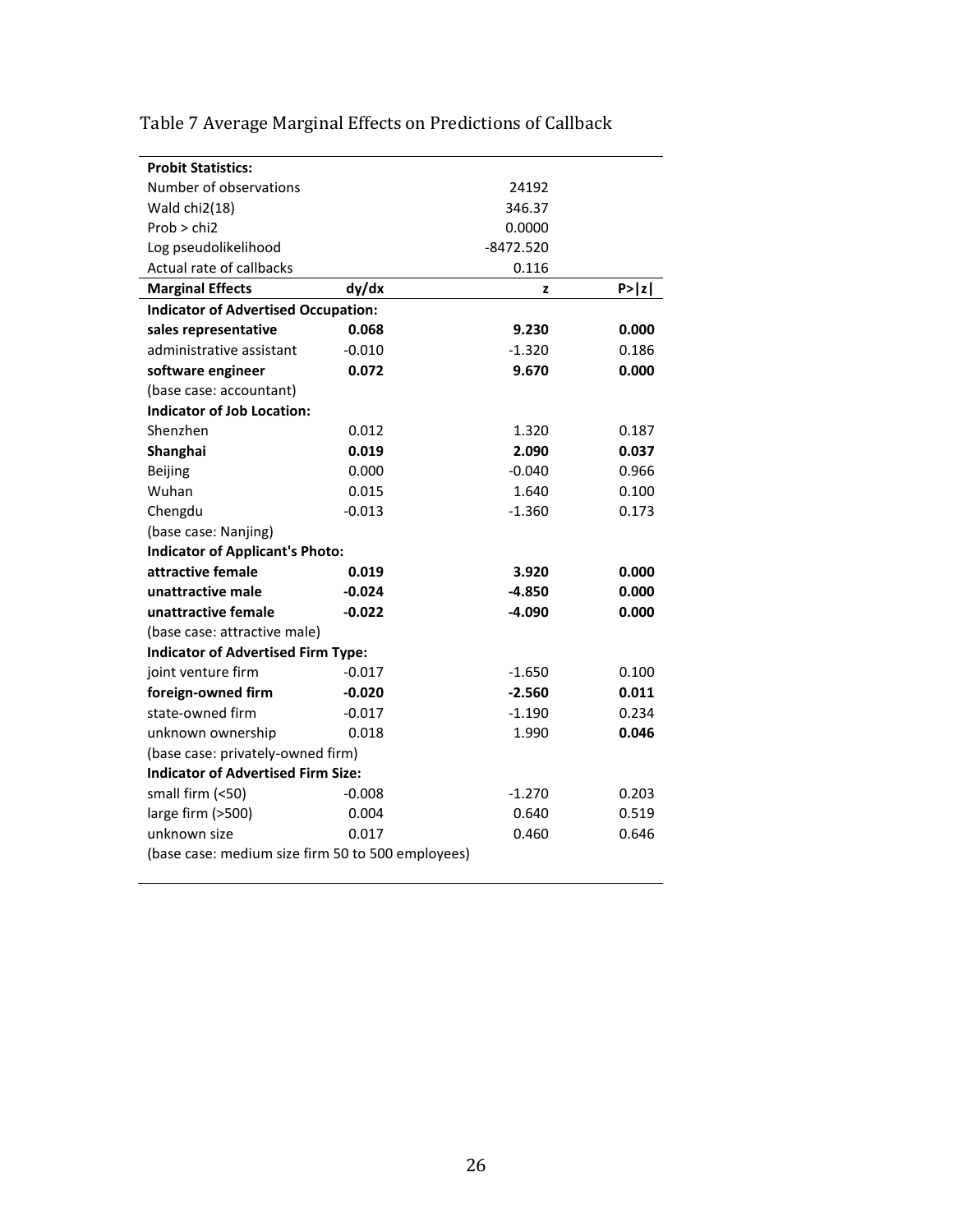| <b>Probit Statistics:</b>                         |          |             |        |  |  |
|---------------------------------------------------|----------|-------------|--------|--|--|
| Number of observations                            |          | 6048        |        |  |  |
| Wald chi2(15)                                     |          | 27.43       |        |  |  |
| Prob > chi2                                       |          | 0.0254      |        |  |  |
| Log pseudolikelihood                              |          | $-1719.119$ |        |  |  |
| Actual rate of callbacks                          |          | 0.083       |        |  |  |
| <b>Marginal Effects</b>                           | dy/dx    | z           | P >  z |  |  |
| <b>Indicator of Job Location:</b>                 |          |             |        |  |  |
| Shenzhen                                          | $-0.019$ | $-1.220$    | 0.222  |  |  |
| Shanghai                                          | $-0.009$ | $-0.610$    | 0.544  |  |  |
| <b>Beijing</b>                                    | $-0.019$ | $-1.240$    | 0.216  |  |  |
| Wuhan                                             | $-0.004$ | $-0.280$    | 0.782  |  |  |
| Chengdu                                           | 0.000    | 0.010       | 0.993  |  |  |
| (base case: Nanjing)                              |          |             |        |  |  |
| <b>Indicator of Applicant's Photo:</b>            |          |             |        |  |  |
| attractive female                                 | 0.019    | 2.230       | 0.026  |  |  |
| unattractive male                                 | $-0.019$ | $-2.000$    | 0.046  |  |  |
| unattractive female                               | $-0.006$ | $-0.610$    | 0.544  |  |  |
| (base case: attractive male)                      |          |             |        |  |  |
| <b>Indicator of Advertised Firm Type:</b>         |          |             |        |  |  |
| joint venture firm                                | $-0.011$ | $-0.620$    | 0.534  |  |  |
| foreign-owned firm                                | $-0.007$ | $-0.550$    | 0.581  |  |  |
| state-owned firm                                  | $-0.009$ | $-0.440$    | 0.658  |  |  |
| unknown ownership                                 | 0.020    | 1.330       | 0.183  |  |  |
| (base case: privately-                            |          |             |        |  |  |
| owned firm)                                       |          |             |        |  |  |
| <b>Indicator of Advertised Firm Size:</b>         |          |             |        |  |  |
| small firm (<50)                                  | $-0.012$ | $-0.860$    | 0.390  |  |  |
| large firm (>500)                                 | 0.000    | $-0.020$    | 0.986  |  |  |
| unknown size                                      | $-0.042$ | $-0.740$    | 0.459  |  |  |
| (base case: medium size firm 50 to 500 employees) |          |             |        |  |  |

Table 8 Marginal Effects on Prediction of Callbacks, Accountants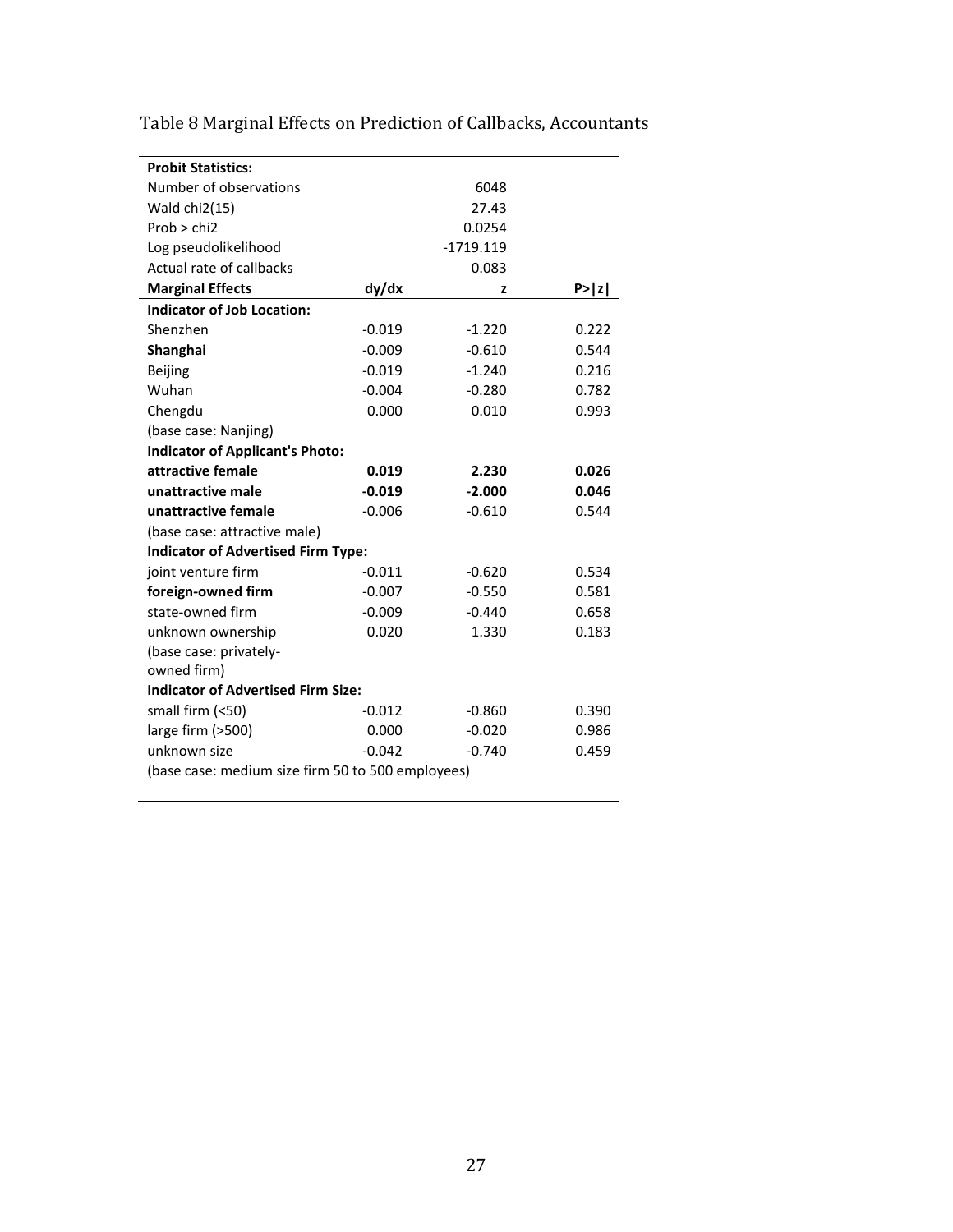| <b>Probit Statistics:</b>                         |          |             |        |
|---------------------------------------------------|----------|-------------|--------|
| Number of observations                            |          | 6048        |        |
| Wald chi2(15)                                     |          | 60.50       |        |
| Prob > chi2                                       |          | 0.0000      |        |
| Log pseudolikelihood                              |          | $-2531.701$ |        |
| Actual rate of callbacks                          |          | 0.151       |        |
| <b>Marginal Effects</b>                           | dy/dx    | z           | P >  z |
| <b>Indicator of Job Location:</b>                 |          |             |        |
| Shenzhen                                          | 0.086    | 4.210       | 0.000  |
| Shanghai                                          | 0.028    | 1.290       | 0.196  |
| <b>Beijing</b>                                    | 0.062    | 3.020       | 0.003  |
| Wuhan                                             | 0.057    | 2.790       | 0.005  |
| Chengdu                                           | 0.025    | 1.170       | 0.243  |
| (base case: Nanjing)                              |          |             |        |
| <b>Indicator of Applicant's Photo:</b>            |          |             |        |
| attractive female                                 | 0.018    | 1.680       | 0.093  |
| unattractive male                                 | $-0.036$ | $-3.180$    | 0.001  |
| unattractive female                               | $-0.022$ | $-1.910$    | 0.056  |
| (base case: attractive male)                      |          |             |        |
| <b>Indicator of Advertised Firm Type:</b>         |          |             |        |
| joint venture firm                                | $-0.016$ | $-0.690$    | 0.492  |
| foreign-owned firm                                | $-0.045$ | $-2.430$    | 0.015  |
| state-owned firm                                  | $-0.069$ | $-1.380$    | 0.167  |
| unknown ownership                                 | 0.000    | 0.000       | 0.998  |
| (base case: privately-owned firm)                 |          |             |        |
| <b>Indicator of Advertised Firm Size:</b>         |          |             |        |
| small firm (<50)                                  | 0.018    | 1.350       | 0.178  |
| large firm (>500)                                 | 0.021    | 1.190       | 0.234  |
| unknown size                                      | $-0.055$ | $-0.710$    | 0.477  |
| (base case: medium size firm 50 to 500 employees) |          |             |        |
|                                                   |          |             |        |

Table 9 Marginal Effects on Prediction of Callbacks, Sales Representative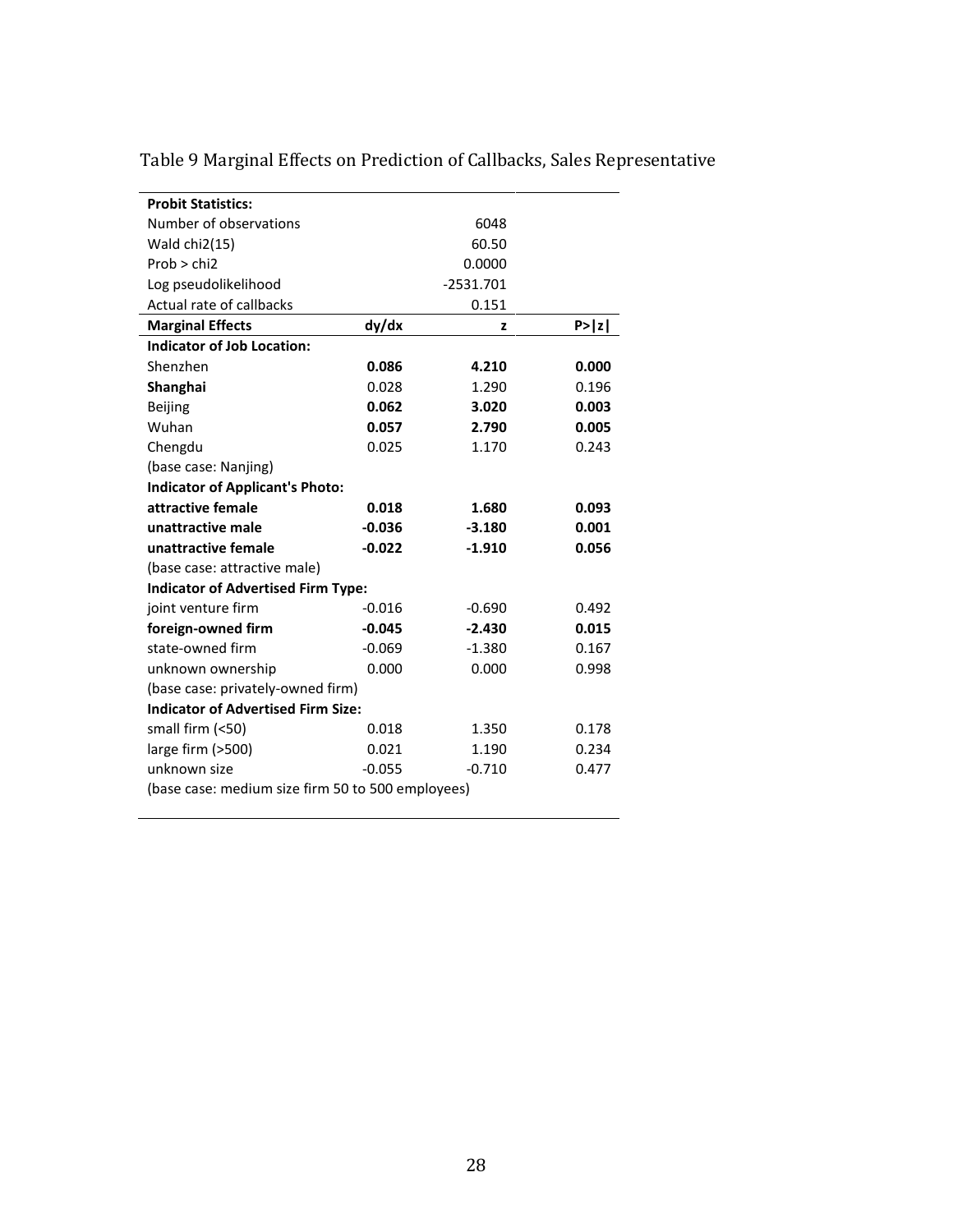| <b>Probit Statistics:</b>                         |          |             |        |
|---------------------------------------------------|----------|-------------|--------|
| Number of observations                            |          | 6048        |        |
| Wald chi2(15)                                     |          | 117.63      |        |
| Prob > chi2                                       |          | 0.0000      |        |
| Log pseudolikelihood                              |          | $-1567.061$ |        |
| Actual rate of callbacks                          |          | 0.076       |        |
| <b>Marginal Effects</b>                           | dy/dx    | z           | P >  z |
| <b>Indicator of Job Location:</b>                 |          |             |        |
| Shenzhen                                          | 0.023    | 1.550       | 0.122  |
| Shanghai                                          | 0.031    | 2.190       | 0.029  |
| <b>Beijing</b>                                    | 0.007    | 0.470       | 0.639  |
| Wuhan                                             | 0.013    | 0.910       | 0.364  |
| Chengdu                                           | $-0.002$ | $-0.140$    | 0.890  |
| (base case: Nanjing)                              |          |             |        |
| <b>Indicator of Applicant's Photo:</b>            |          |             |        |
| attractive female                                 | 0.056    | 6.750       | 0.000  |
| unattractive male                                 | $-0.020$ | $-2.180$    | 0.029  |
| unattractive female                               | 0.005    | 0.530       | 0.595  |
| (base case: attractive male)                      |          |             |        |
| <b>Indicator of Advertised Firm Type:</b>         |          |             |        |
| joint venture firm                                | $-0.007$ | $-0.450$    | 0.656  |
| foreign-owned firm                                | $-0.019$ | $-1.480$    | 0.140  |
| state-owned firm                                  | 0.021    | 0.930       | 0.352  |
| unknown ownership                                 | 0.027    | 2.100       | 0.036  |
| (base case: privately-owned firm)                 |          |             |        |
| <b>Indicator of Advertised Firm Size:</b>         |          |             |        |
| small firm (<50)                                  | $-0.017$ | $-1.500$    | 0.134  |
| large firm (>500)                                 | 0.003    | 0.290       | 0.770  |
| unknown size                                      | 0.020    | 0.400       | 0.692  |
| (base case: medium size firm 50 to 500 employees) |          |             |        |
|                                                   |          |             |        |

Table 10 Marginal Effects on Prediction of Callbacks, Administrative Assistants